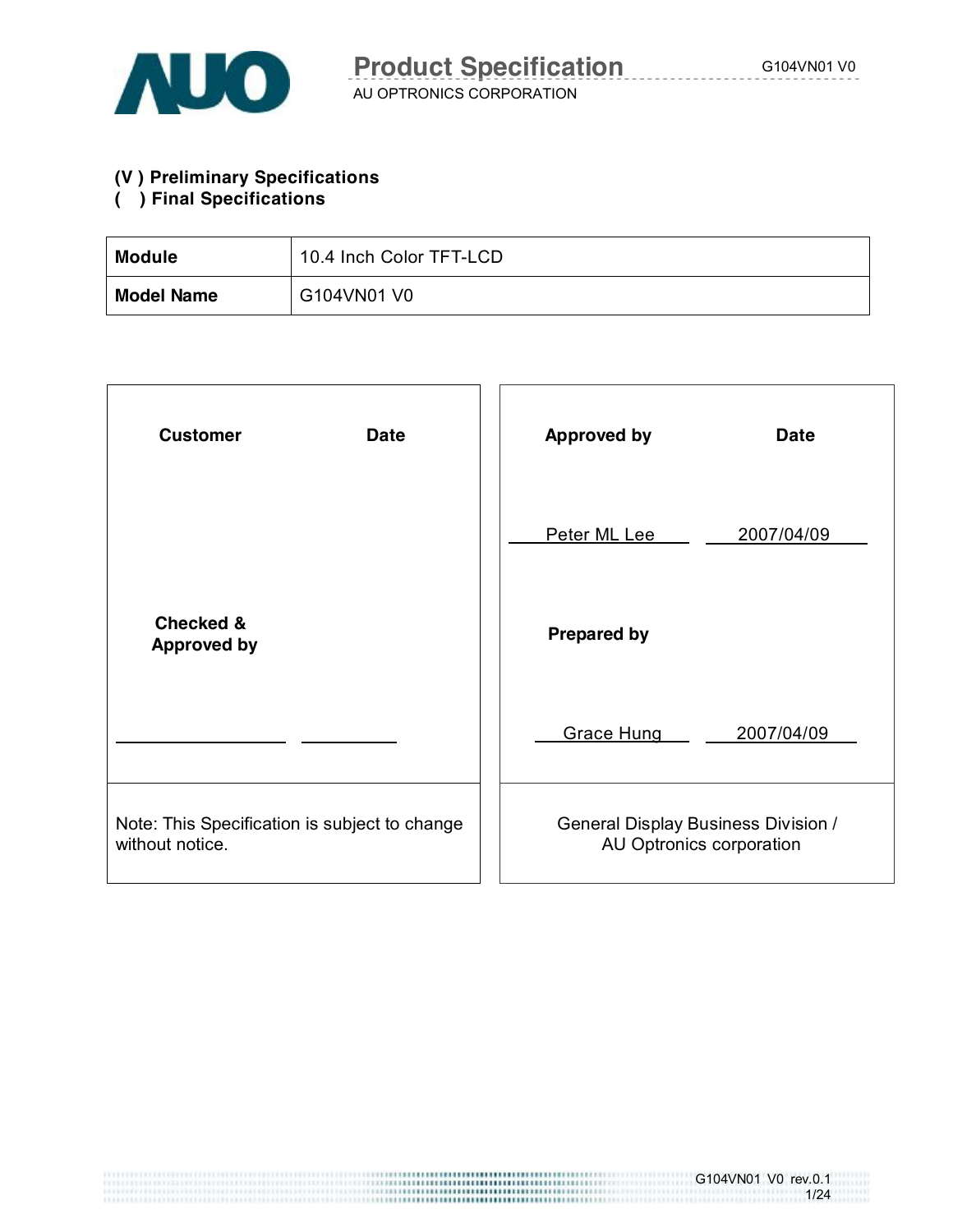

**Product Specification** 

## AU OPTRONICS CORPORATION

## **Contents**

| .21 |
|-----|
|     |
|     |
|     |
|     |
|     |
|     |
|     |
|     |
|     |
|     |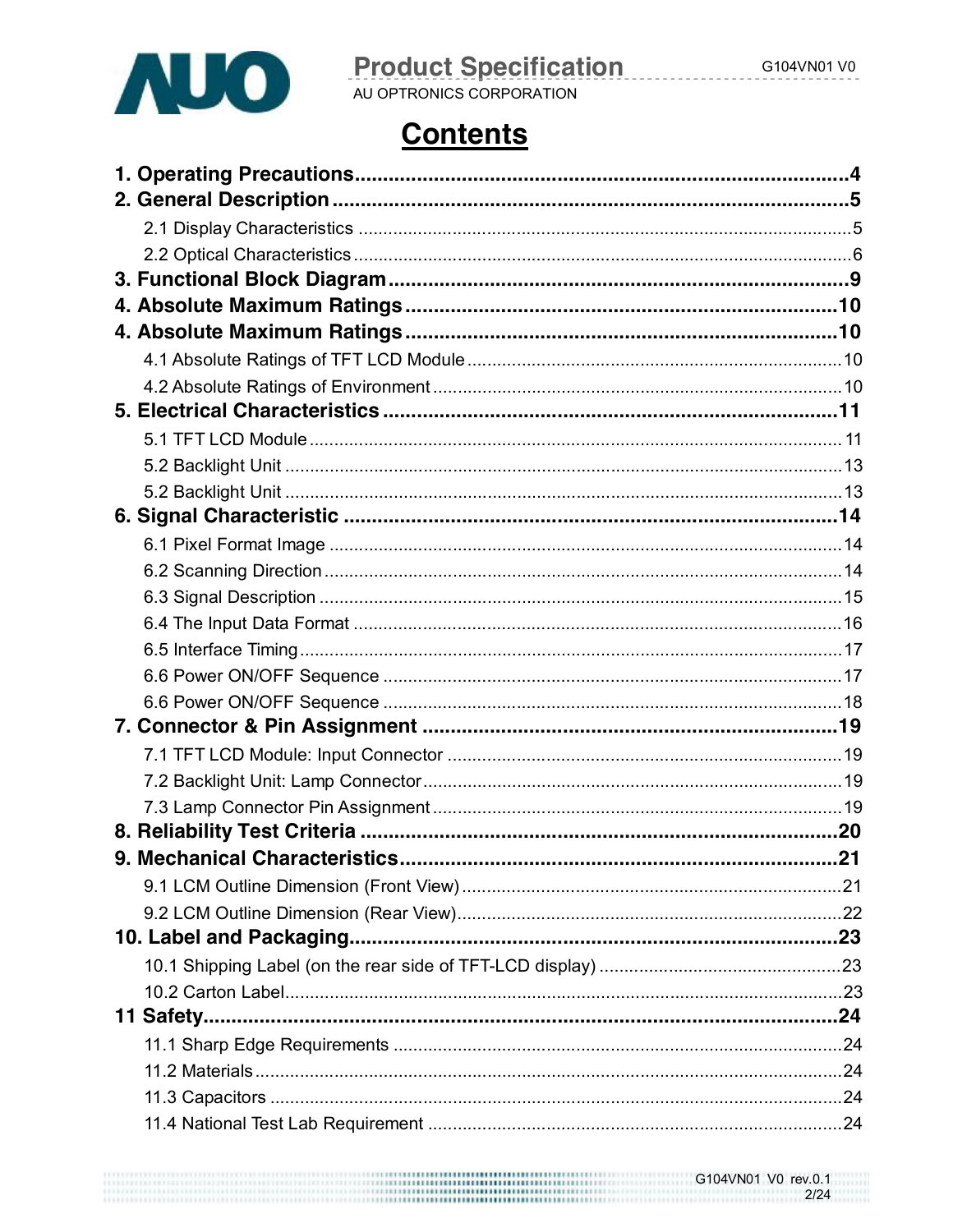

AU OPTRONICS CORPORATION

| <b>Version and Date</b> |               | <b>∣Page</b> I | Old description           | <b>New Description</b> |
|-------------------------|---------------|----------------|---------------------------|------------------------|
| 0.1                     | Apr. 09, 2007 | All            | First draft specification |                        |
|                         |               |                |                           |                        |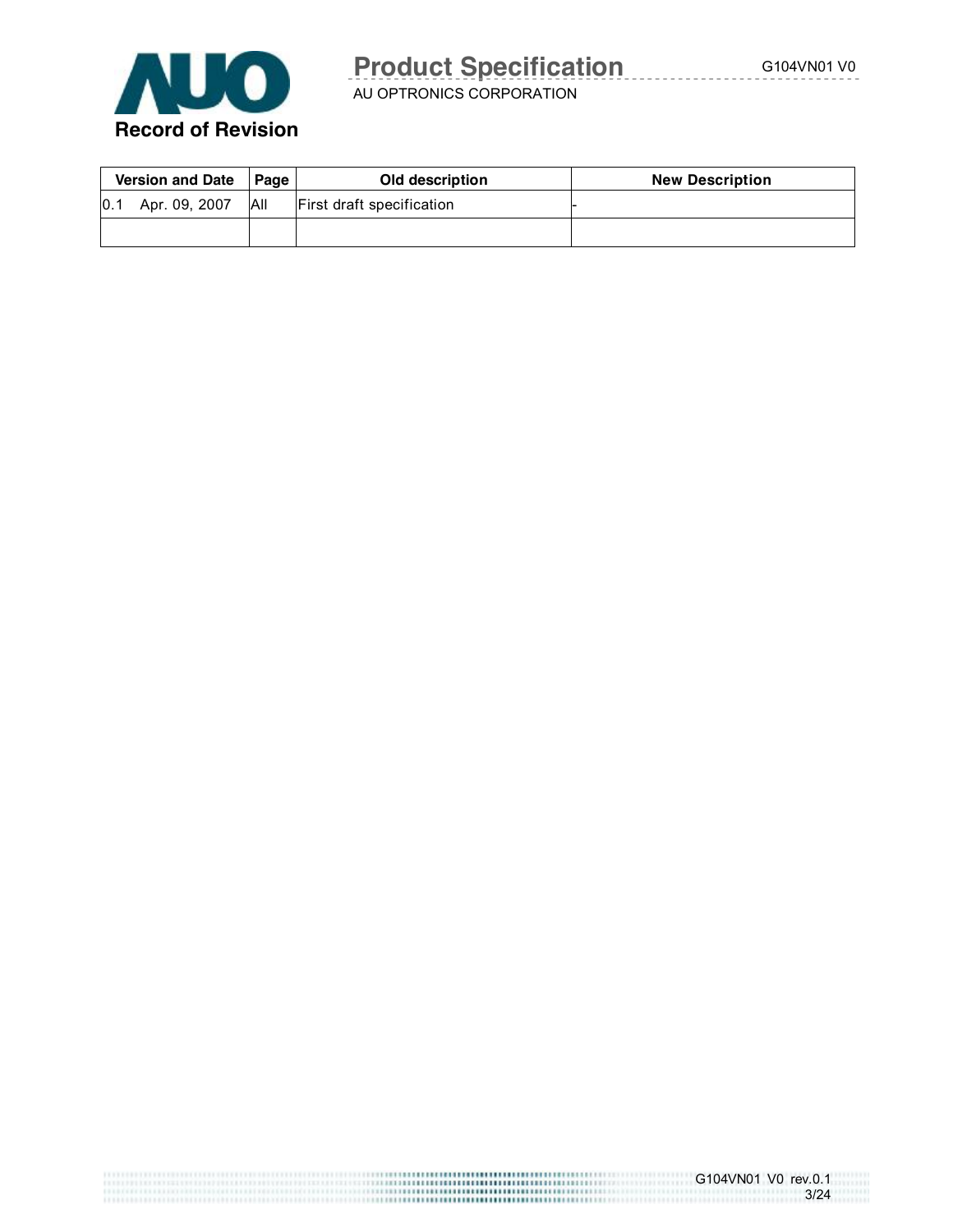4/24



AU OPTRONICS CORPORATION **Product Specification G104VN01 V0** 

### **1. Operating Precautions**

- 1) Since front polarizer is easily damaged, please be cautious and not to scratch it.
- 2) Be sure to turn off power supply when inserting or disconnecting from input connector.
- 3) Wipe off water drop immediately. Long contact with water may cause discoloration or spots.
- 4) When the panel surface is soiled, wipe it with absorbent cotton or soft cloth.
- 5) Since the panel is made of glass, it may be broken or cracked if dropped or bumped on hard surface.
- 6) Since CMOS LSI is used in this module, take care of static electricity and insure human earth when handling.
- 7) Do not open nor modify the module assembly.
- 8) Do not press the reflector sheet at the back of the module to any direction.
- 9) In case if a module has to be put back into the packing container slot after it was taken out from the container, do not press the center of the CCFL Reflector edge. Instead, press at the far ends of the CCFL Reflector edge softly. Otherwise the TFT Module may be damaged.
- 10) At the insertion or removal of the Signal Interface Connector, be sure not to rotate nor tilt the Interface Connector of the TFT Module.
- 11) After installation of the TFT Module into an enclosure (Notebook PC Bezel, for example), do not twist nor bend the TFT Module even momentary. At designing the enclosure, it should be taken into consideration that no bending/twisting forces are applied to the TFT Module from outside. Otherwise the TFT Module may be damaged.
- 12) Cold cathode fluorescent lamp in LCD contains a small amount of mercury. Please follow local ordinances or regulations for disposal.
- 13) Small amount of materials having no flammability grade is used in the LCD module. The LCD module should be supplied by power complied with requirements of Limited Power Source (IEC60950 or UL1950), or be applied exemption.
- 14) The LCD module is designed so that the CCFL in it is supplied by Limited Current Circuit (IEC60950 or UL1950). Do not connect the CCFL in Hazardous Voltage Circuit.
- 15) Severe temperature condition may result in different luminance, response time and lamp ignition voltage.
- 16) Continuous operating TFT-LCD display under low temperature environment may accelerate lamp exhaustion and reduce luminance dramatically.
- 17) The data on this specification sheet is applicable when LCD module is placed in landscape position.
- 18) Continuous displaying fixed pattern may induce image sticking. It 's recommended to use screen saver or shuffle content periodically if fixed pattern is displayed on the screen.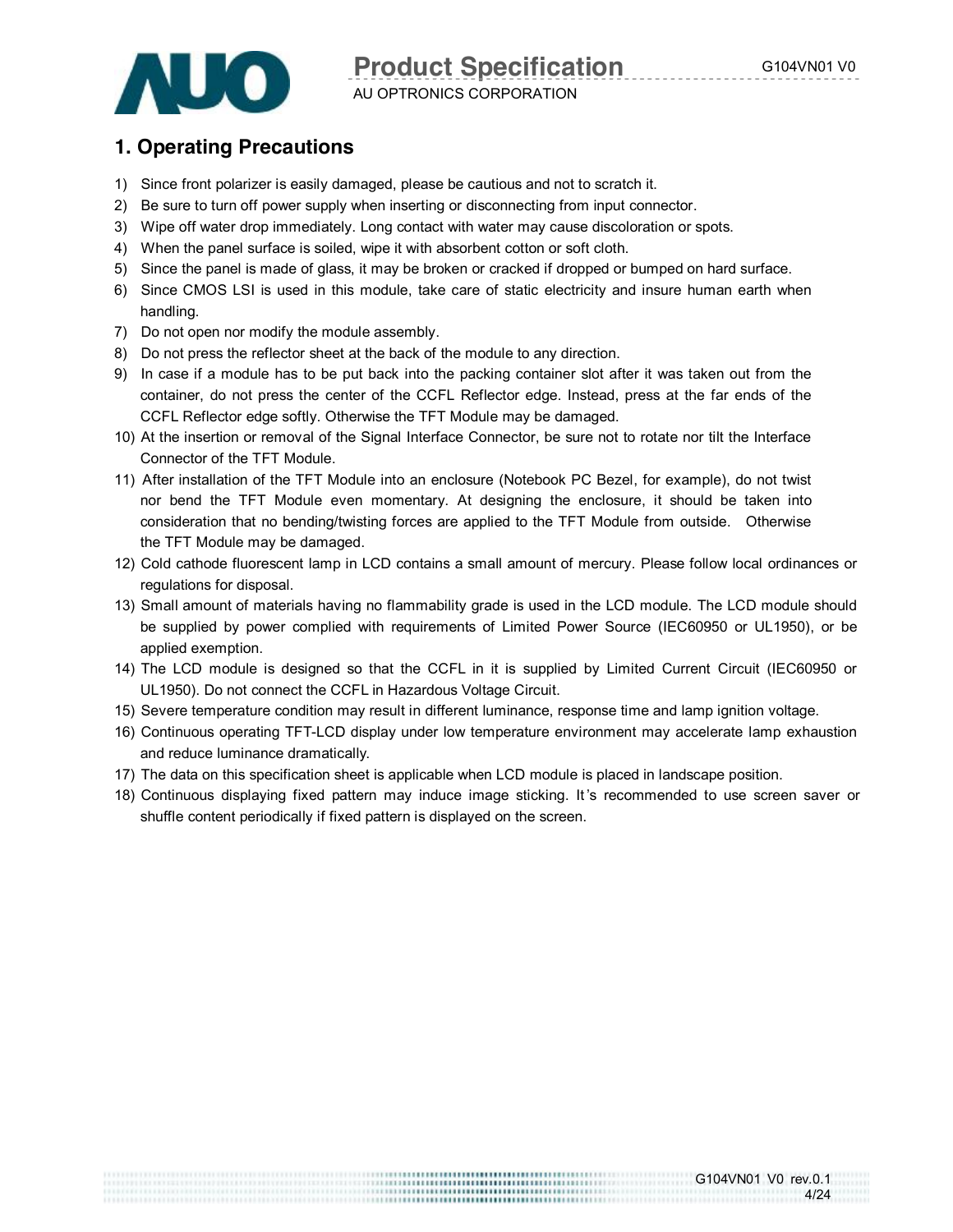AU OPTRONICS CORPORATION



### **2. General Description**

G104VN01 V0 is a Color Active Matrix Liquid Crystal Display composed of a TFT-LCD display, a driver circuit, and a backlight system. The screen format is intended to support VGA (640(H) x 480(V)) screen and 262K colors (RGB 6-bits). All input signals are TTL interface compatible. Inverter card of backlight is not included.

G104VN01 V0 is designed for industrial display applications.

### **2.1 Display Characteristics**

The following items are characteristics summary on the table under 25 ℃ condition:

| <b>Items</b>                                                     | Unit         | <b>Specifications</b>                   |
|------------------------------------------------------------------|--------------|-----------------------------------------|
| Screen Diagonal                                                  | [inch]       | 10.4                                    |
| <b>Active Area</b>                                               | [mm]         | 211.2(H) x 158.4(V)                     |
| Pixels H x V                                                     |              | 640x3(RGB) x 480                        |
| <b>Pixel Pitch</b>                                               | [mm]         | $0.33 \times 0.33$                      |
| <b>Pixel Arrangement</b>                                         |              | R.G.B. Vertical Stripe                  |
| Display Mode                                                     |              | TN, Normally White                      |
| Nominal Input Voltage VDD                                        | [Volt]       | 3.3V or 5V                              |
| <b>Typical Power Consumption</b>                                 | [Watt]       | 6.7W (IRCFL=6.0mA)<br>All black pattern |
| Weight                                                           | [Grams]      | 490g(typ.)                              |
| <b>Physical Size</b>                                             | [mm]         | 243.0(H)x 176.6(V) x 11.5(D)            |
| <b>Electrical Interface</b>                                      |              | 1ch TTL                                 |
| <b>Surface Treatment</b>                                         |              | Anti-glare, Hardness 3H                 |
| <b>Support Color</b>                                             |              | 262K colors                             |
| <b>Temperature Range</b><br>Operating<br>Storage (Non-Operating) | [°C]<br>[°C] | $-30$ to $+80$<br>$-30$ to $+80$        |
| RoHS Compliance                                                  |              | RoHS Compliance                         |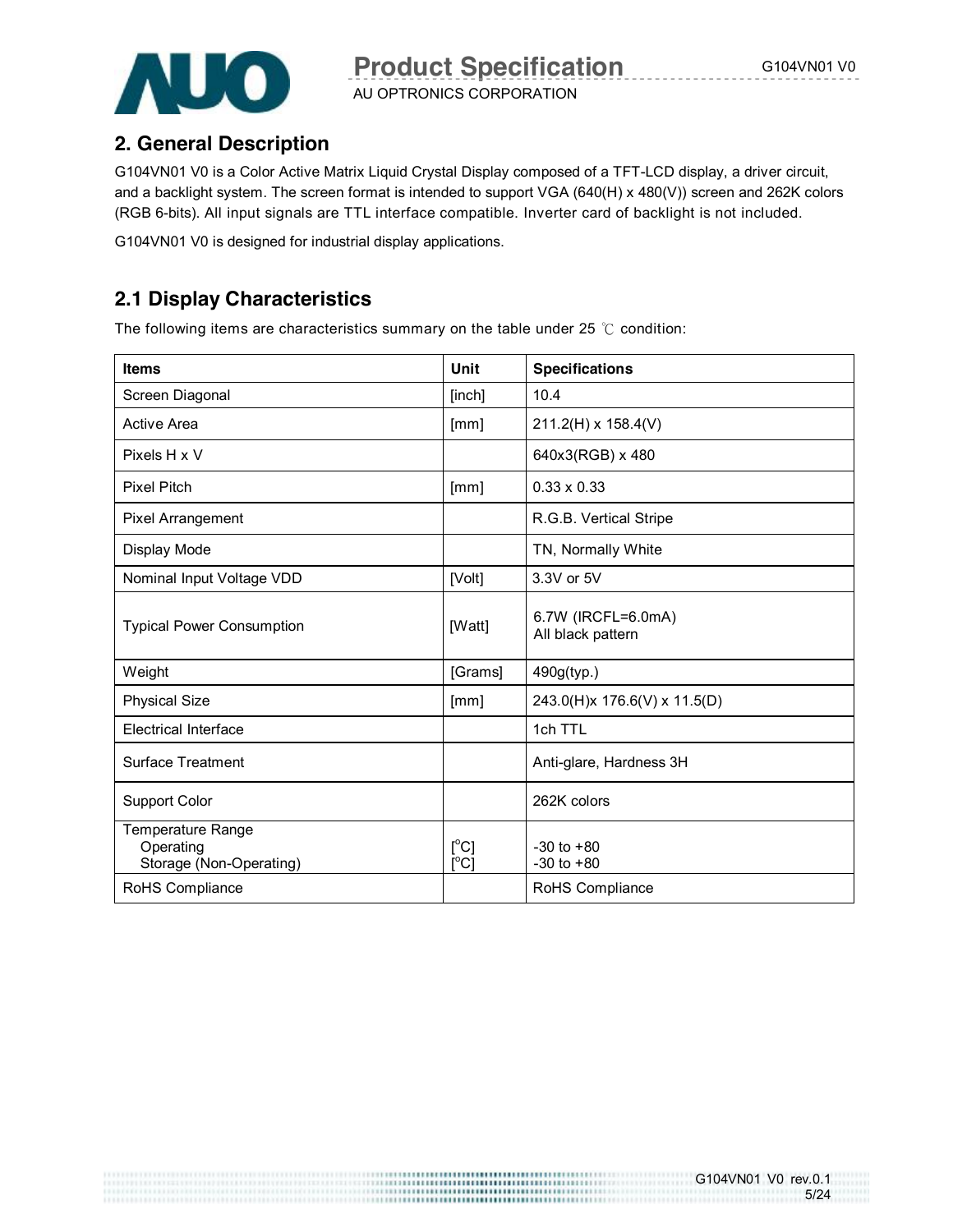

AU OPTRONICS CORPORATION

#### **2.2 Optical Characteristics**

The optical characteristics are measured under stable conditions at 25 ℃ (Room Temperature):

| Item                                | Unit                  | <b>Conditions</b>            | Min.                     | Typ.       | Max.                     | <b>Note</b>    |
|-------------------------------------|-----------------------|------------------------------|--------------------------|------------|--------------------------|----------------|
| White Luminance                     | $\lceil cd/m2 \rceil$ | IRCFL= 6mA<br>(center point) |                          | 450        | $\overline{\phantom{a}}$ | 1              |
| Uniformity                          | $\%$                  | 5 points                     | 75                       |            | $\overline{\phantom{a}}$ | 1, 2, 3        |
| <b>Contrast Ratio</b>               |                       |                              |                          | 500        | $\overline{\phantom{a}}$ | $\overline{4}$ |
|                                     | [msec]                | Rising                       | -                        | 10         | 20                       |                |
| Response Time                       | [msec]                | Falling                      | -                        | 25         | 30                       | 5              |
|                                     | [msec]                | Rising + Falling             | $\overline{\phantom{0}}$ | 35         | 50                       |                |
|                                     | [degree]              | Horizontal<br>(Right)        | 65                       | 70         |                          |                |
| <b>Viewing Angle</b>                | [degree]              | $CR = 10$<br>(Left)          | 65                       | 70         | $\overline{\phantom{a}}$ |                |
|                                     | [degree]              | Vertical<br>(Upper)          | 50                       | 55         |                          | $6\,$          |
|                                     | [degree]              | $CR = 10$<br>(Lower)         | 60                       | 65         |                          |                |
|                                     |                       | Red x                        | <b>TBD</b>               | <b>TBD</b> | <b>TBD</b>               |                |
|                                     |                       | Red y                        | TBD                      | TBD        | <b>TBD</b>               |                |
|                                     |                       | Green x                      | <b>TBD</b>               | TBD        | <b>TBD</b>               |                |
| Color / Chromaticity<br>Coordinates |                       | Green y                      | <b>TBD</b>               | TBD        | <b>TBD</b>               |                |
| (CIE 1931)                          |                       | Blue x                       | TBD                      | TBD        | <b>TBD</b>               |                |
|                                     |                       | Blue y                       | TBD                      | TBD        | <b>TBD</b>               |                |
|                                     |                       | White x                      | 0.28                     | 0.31       | 0.34                     |                |
|                                     |                       | White y                      | 0.30                     | 0.33       | 0.36                     |                |
| Color Gamut                         | $\%$                  |                              |                          | <b>TBD</b> | $\overline{\phantom{a}}$ |                |

Note 1: Measurement method

Equipment Pattern Generator, Power Supply, Digital Voltmeter, Luminance meter (SR\_3 or equivalent)

Aperture 1° with 50cm viewing distance

Test Point Center

Environment *< 1 lux*

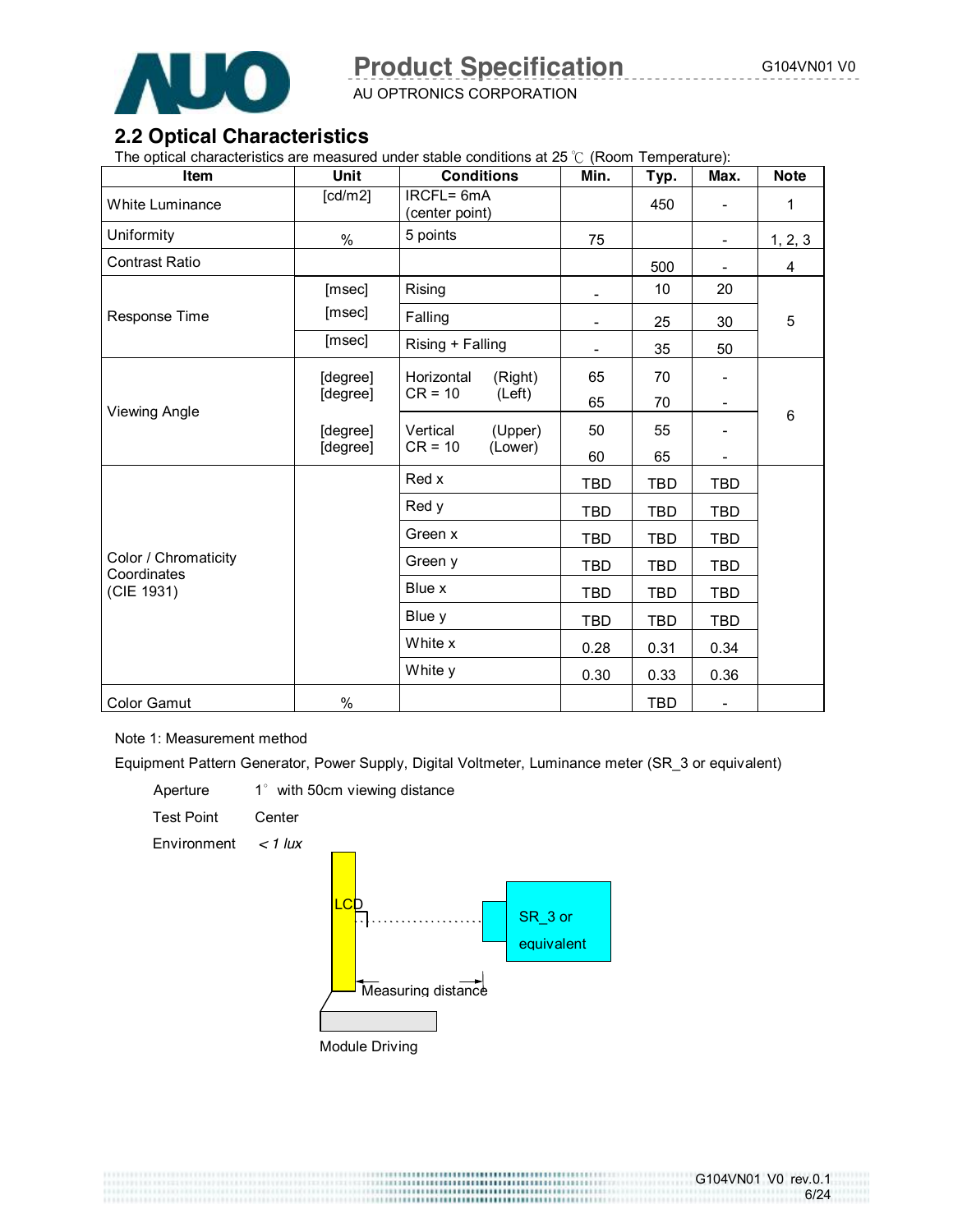7/24



### AU OPTRONICS CORPORATION **Product Specification G104VN01 V0**

Note 2: Definition of 5 points position (Display active area: 211.2mm (H) x 158.4mm (V))



Note 3: The luminance uniformity of 5 points is defined by dividing the minimum luminance values by the maximum test point luminance

> Minimum Brightness of five points  $\delta_{\text{W5}}$  =  $\frac{9}{\text{Maximum~Brighness of five points}}$

Note 4: Definition of contrast ratio (CR):

Contrast ratio (CR)= Brightness on the "White" state Brightness on the "Black" state

Note 5: Definition of response time:

The output signals of photo detector are measured when the input signals are changed from "White" to "Black" (falling time) and from "Black" to "White" (rising time), respectively. The response time interval is between 10% and 90% of amplitudes. Please refer to the figure as below.

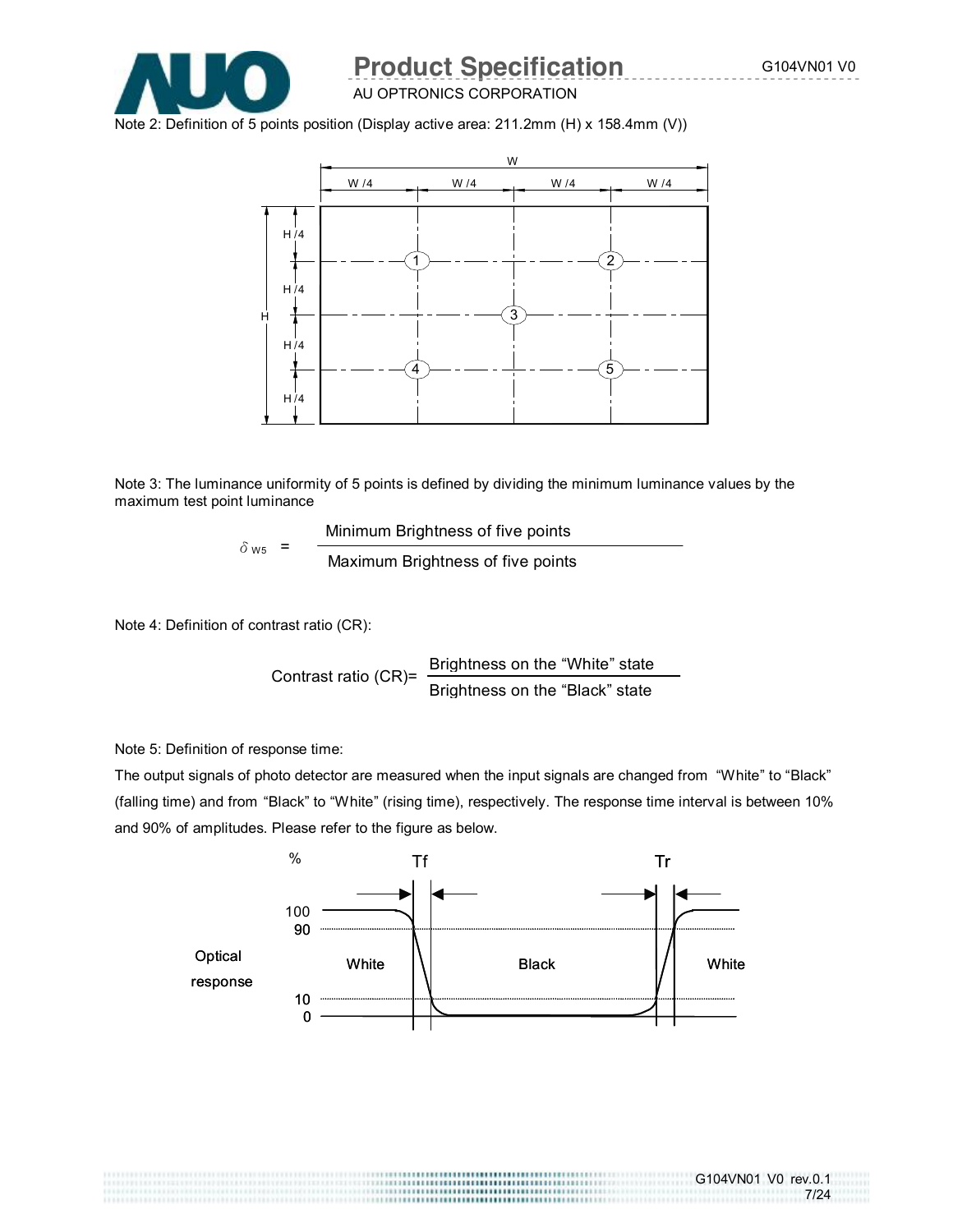

Note 6: Definition of viewing angle

Viewing angle is the measurement of contrast ratio ≧10, at the screen center, over a 180 ° horizontal and 180° vertical range (off-normal viewing angles). The 180 ° viewing angle range is broken down as below: 90 ° (θ) horizontal left and right, and 90° (Φ) vertical high (up) and low (down). The measurement direction is typically perpendicular to the display surface with the screen rotated to its center to develop the desired measurement viewing angle.



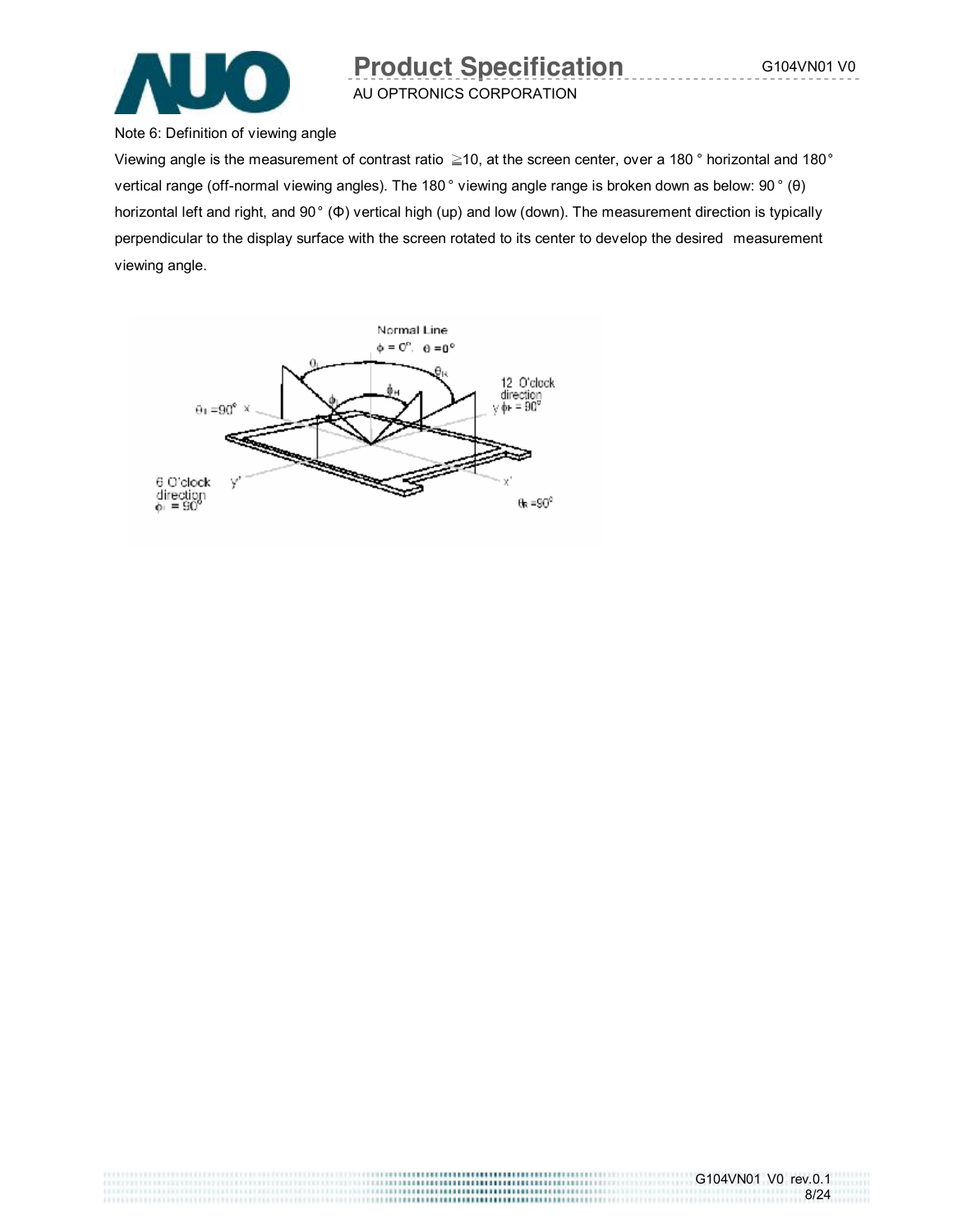

AU OPTRONICS CORPORATION

## **3. Functional Block Diagram**

The following diagram shows the functional block of the 10.4 inch color TFT/LCD module:

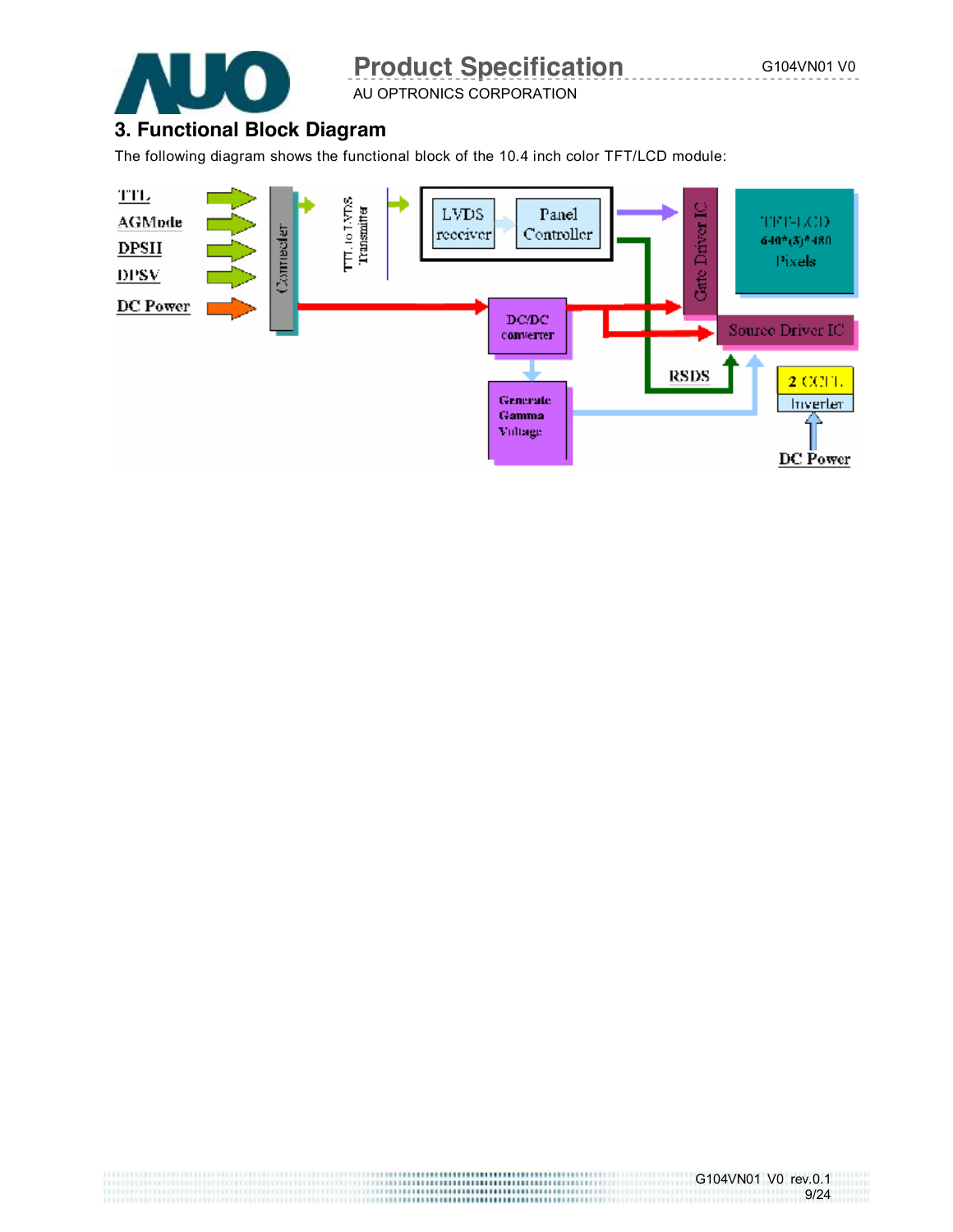

G104VN01 V0 rev.0.1

10/24

AU OPTRONICS CORPORATION

### **4. Absolute Maximum Ratings**

## **4.1 Absolute Ratings of TFT LCD Module**

| ltem           | Symbol | Min    | Max     | Unit   |
|----------------|--------|--------|---------|--------|
| Logic Voltage  | /in    | $-0.3$ | VDD+0.3 | 'Volt1 |
| Supply Voltage | /DD    |        | 5.5     | [Volt] |

#### **4.2 Absolute Ratings of Environment**

| Item                         | Symbol | Min | Max | Unit                                    |
|------------------------------|--------|-----|-----|-----------------------------------------|
| <b>Operating Temperature</b> | TOP    | -30 | +80 | $\mathsf{I}^\circ\mathsf{C} \mathsf{I}$ |
| <b>Operation Humidity</b>    | HOP    | 5   | 90  | [%RH]                                   |
| Storage Temperature          | TST    | -30 | +80 | $\mathsf{I}^\circ\mathsf{C} \mathsf{I}$ |
| <b>Storage Humidity</b>      | HST    |     | 90  | [%RH]                                   |

Note: Maximum Wet-Bulb should be  $39^{\circ}$ C and no condensation.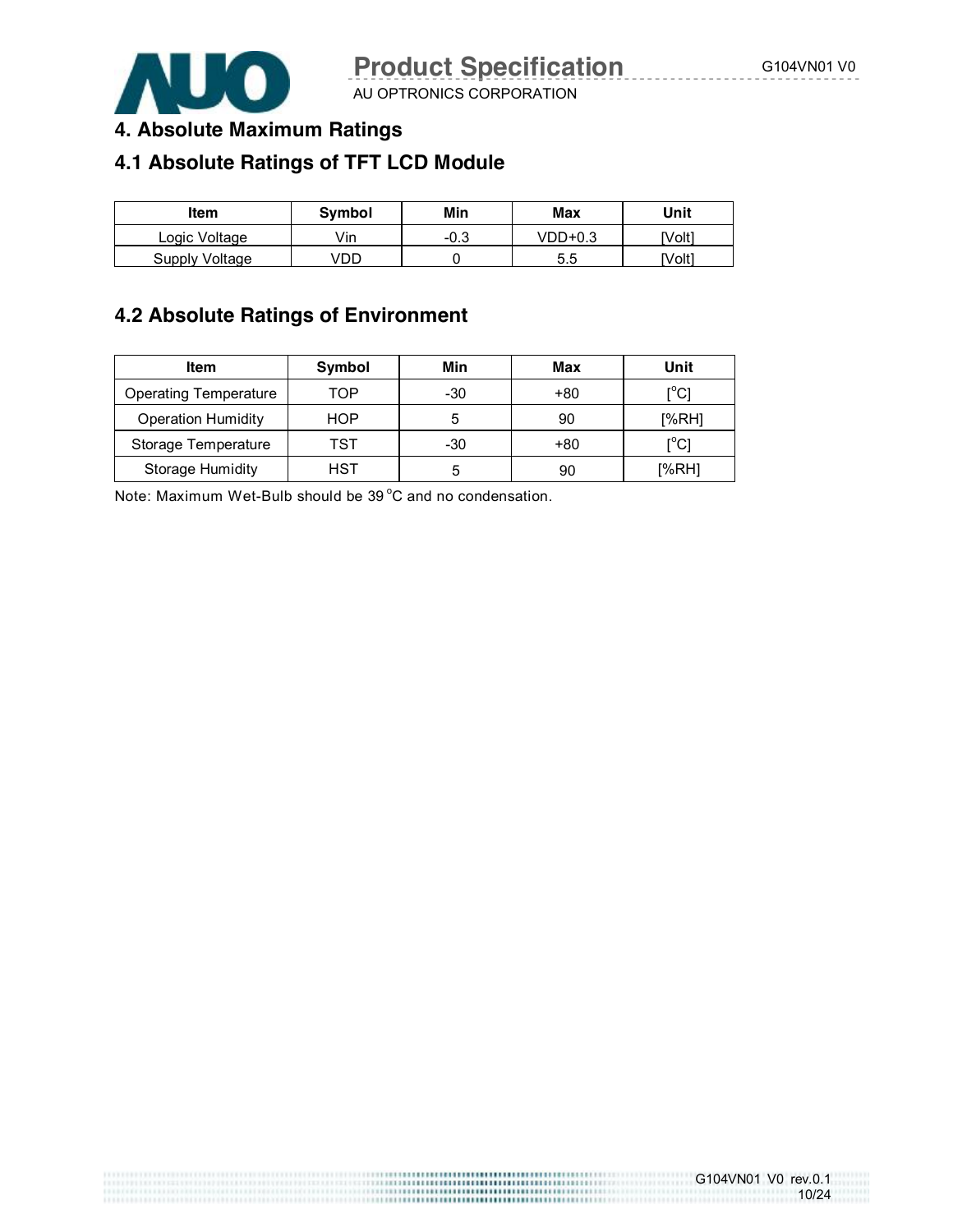11/24



AU OPTRONICS CORPORATION

#### **5. Electrical Characteristics**

### **5.1 TFT LCD Module**

### **5.1.1 Power Specification**

| Symbol        | <b>Parameter</b>          | Min                      | <b>Typ</b> | <b>Max</b> | <b>Units</b> | <b>Remark</b>                |
|---------------|---------------------------|--------------------------|------------|------------|--------------|------------------------------|
| <b>VDD</b>    | Logic/LCD Drive           | 3.0                      | 3.3        | 3.6        | [Volt]       |                              |
|               | Voltage                   | 4.5                      | 5.0        | 5.5        |              |                              |
| <b>IDD</b>    | <b>VDD Current</b>        | -                        | 220        | 240        | [mA]         | All Black Pattern (VDD=3.3V) |
|               |                           |                          | 144        | 160        |              | All Black Pattern (VDD=5V)   |
| <b>I</b> rush | <b>LCD Inrush Current</b> |                          |            | 0.9        | [A]          | Note 1                       |
|               |                           |                          | 0.73       | 0.8        |              | All Black Pattern (VDD=3.3V) |
| <b>PDD</b>    | <b>VDD Power</b>          |                          | 0.73       | 0.8        | [Watt]       | All Black Pattern (VDD=5V)   |
| VDDrp         | Allowable Logic/LCD       |                          |            | 100        | [mV]         | All Black Pattern            |
|               | Drive Ripple Voltage      | $\overline{\phantom{a}}$ | -          |            | p-p          | (VDD=3.3V/5V)                |

Note 1: Irush current measurement condition when LCD supplies 3.3V:



**VDD rising time**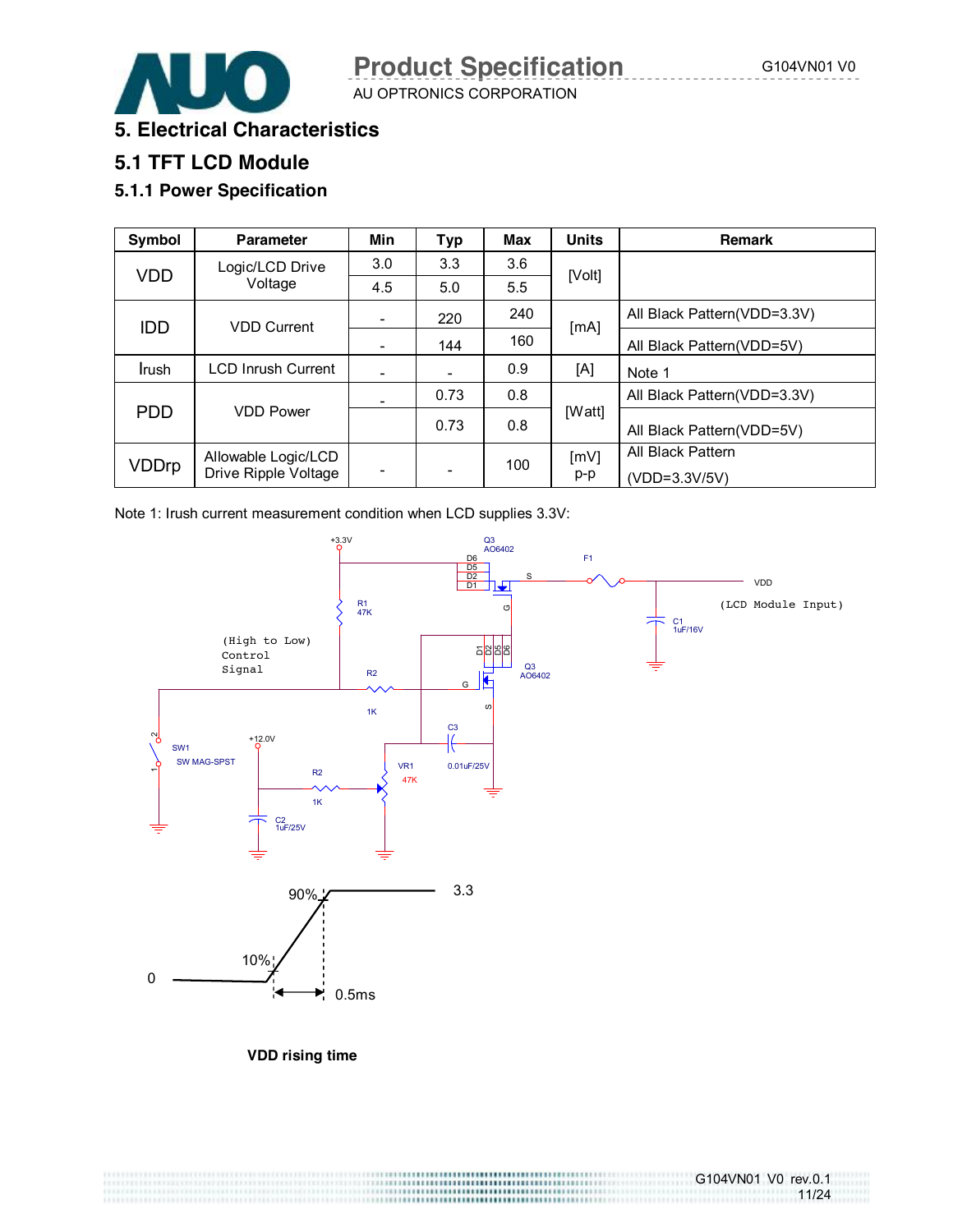

AU OPTRONICS CORPORATION

#### **5.1.2 Signal Electrical Characteristics**

Input signals shall be low or Hi-Z state when VDD is off.

| Symbol<br>Item           |                    | Min.                     | Typ. | Max.   | Unit   | Remark |
|--------------------------|--------------------|--------------------------|------|--------|--------|--------|
| VIH                      | High Input Voltage | 0.7VDD                   |      | VDD    | [Volt] |        |
| VIL<br>Low Input Voltage |                    | $\overline{\phantom{0}}$ | -    | 0.3VDD | [Volt] |        |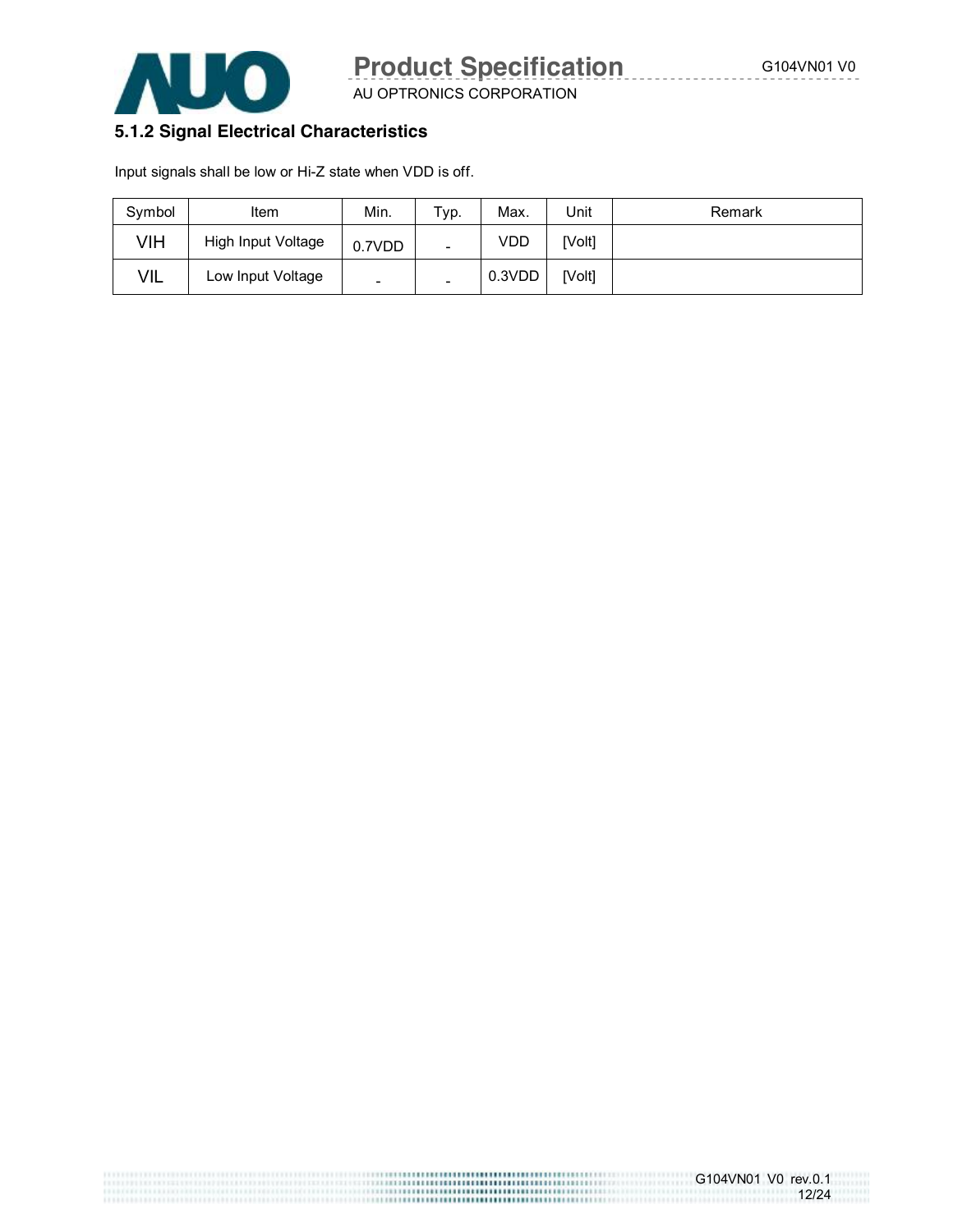#### **5.2 Backlight Unit**

#### **5.2.1 Parameter guideline for CCFL**

Following characteristics are measured under a stable condition using an inverter at 25 ℃(Room Temperature):

| Symbol                                         | <b>Parameter</b>                                     | Min. | Typ.   | Max.                     | Unit          | <b>Remark</b>                              |
|------------------------------------------------|------------------------------------------------------|------|--------|--------------------------|---------------|--------------------------------------------|
| <b>IRCFL</b>                                   | CCFL operation range                                 |      | 6.0    | 7.0                      | [mA]<br>rms   | $(Ta=25^{\circ}C)$ Note 1, 2               |
| <b>FCFL</b>                                    | <b>CCFL Frequency</b>                                | 40   | 50     | 60                       | [KHz]         | (Ta= $25^{\circ}$ C) Note 3                |
| <b>ViCFL</b><br>$(25^{\circ}C)$<br>(reference) | <b>CCFL Ignition Voltage</b>                         |      |        | TBD                      | [Volt]<br>rms | $(Ta=25^{\circ}C)$                         |
| <b>VCFL</b>                                    | <b>CCFL Discharge Voltage</b>                        | 440  | 490    | 540                      | [Volt]<br>rms | $(Ta=25^{\circ}C)$ Note 4<br>IRCFL=6mA     |
| <b>PCFL</b>                                    | <b>CCFL Power consumption</b><br>(inverter excluded) |      | 5.88   | $\overline{\phantom{a}}$ | [Watt]        | $(Ta=25^{\circ}C)$ Note 4<br>$IRCFI = 6mA$ |
| Lamp Life                                      |                                                      |      | 50,000 |                          | <b>Hrs</b>    | $(Ta=25^{\circ}C)$ Note 2<br>IRCFL= 6mA    |

Note 1: IRCFL is defined as the return current of an inverter. (In Figure. 1)



(Figure. 1: Measurement of return current)

G104VN01 V0 rev.0.1

13/24

A stable IRCFL is a current without flicker or biasing waveform provided by inverter that ensures the backlight perform to its specification. The ideal sine waveform should be symmetric in positive and negative polarities and the asymmetry rate of the inverter waveform should be below 10%.

It is recommended to use the inverter with detection circuit to avoid overvoltage, overcurrent, or mismatching waveform. The purpose is to avoid current flow into only one of the lamps when the other one is not in operation.

Note 2: The definition of lamp life means when any of following conditions happen:

- a) Luminance falls to 50% or less of the initial value.
- b) Normal lighting is no more available (flickering, pink lighting, no lighting, etc.)
- c) Lamp voltage or lighting start voltage exceeds the specified value.
- Note 3*:* CCFL frequency should be carefully determined to avoid interference between inverter and TFT LCD.

Higher frequency will induce higher leakage current and further impact lamp life.

Note 4: Calculator value for reference (IRCFLxVCFLx2=PCFL).

Note 5: The display is with dual lamp design, and the CCFL current in above table refers to each lamp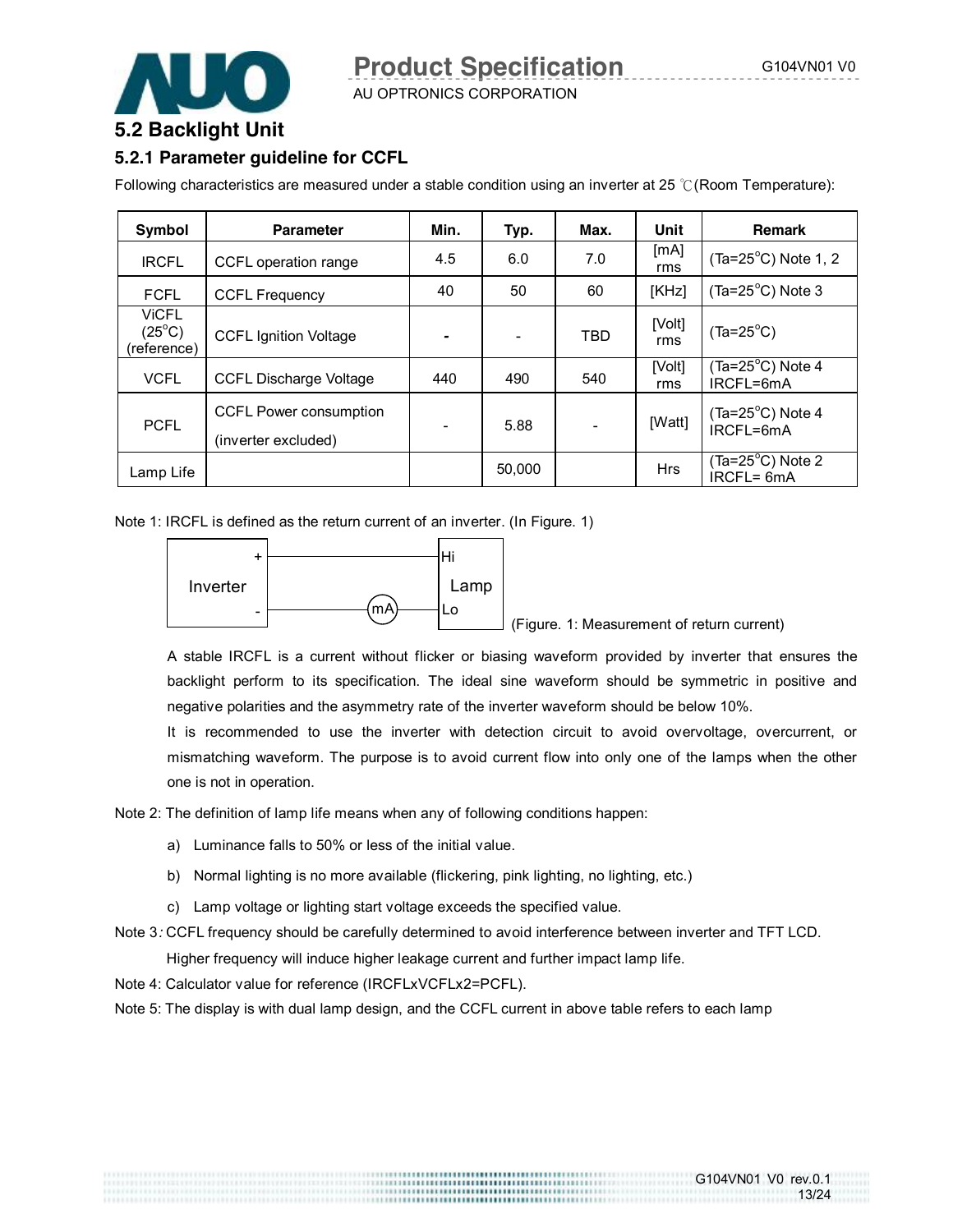

AU OPTRONICS CORPORATION

## **6. Signal Characteristic**

#### **6.1 Pixel Format Image**

Following figure shows the relationship between input signal and LCD pixel format.



### **6.2 Scanning Direction**

The following figures show the image seen from the front view. The arrow indicates the direction of scan.





Fig. 3 Reverse scan (DPSH = High, DPSV=High) Fig. 4 Reverse scan (DPSH = Low, DPSV=High)



Fig. 1 Normal scan (DPSH = High, DPSV=Low) Fig. 2 Reverse scan (DPSH = Low/NC, DPSV=Low)



G104VN01 V0 rev.0.1 14/24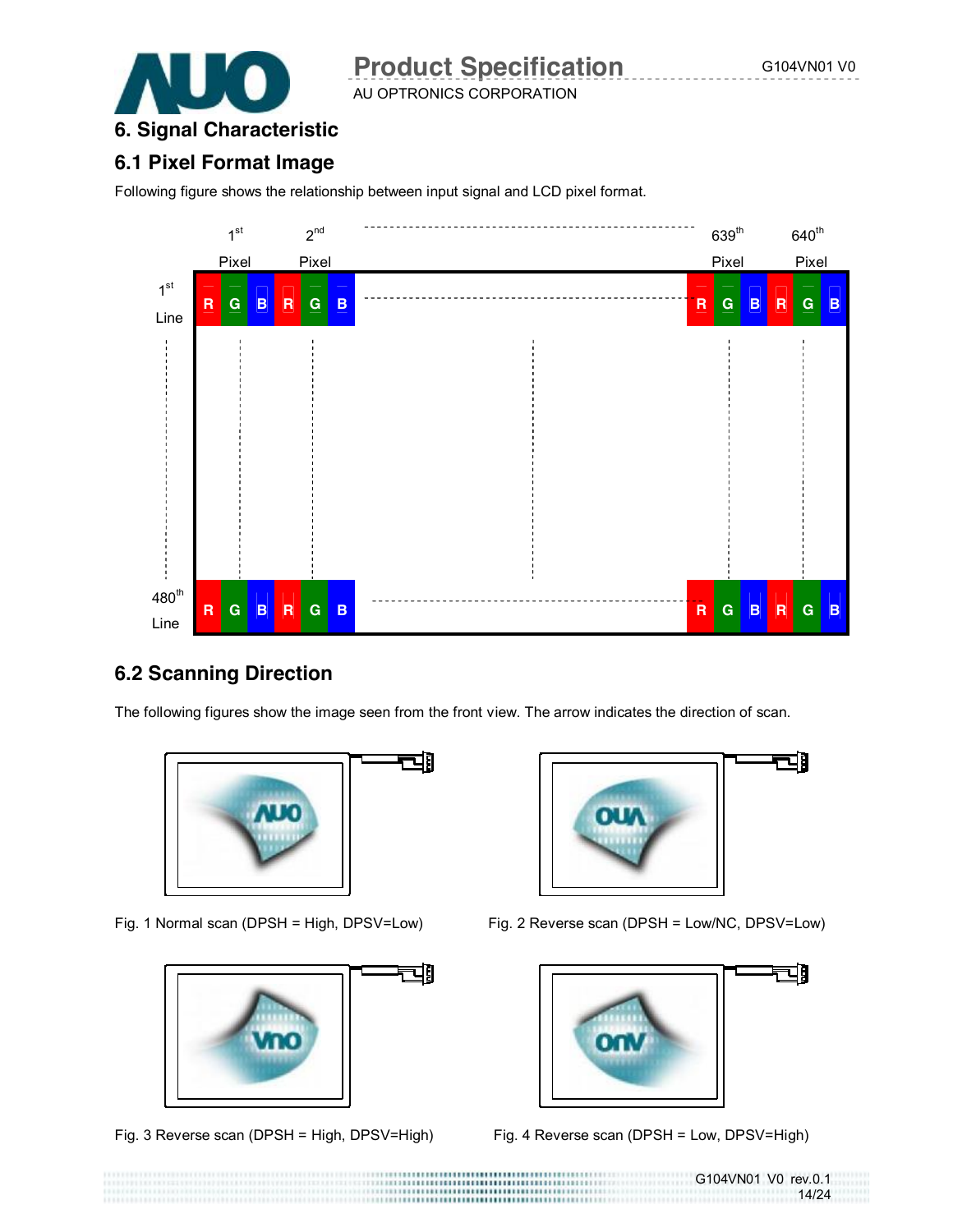

AU OPTRONICS CORPORATION

## **6.3 Signal Description**

| Pin no         | Symbol         | Function                                         | Etc. |
|----------------|----------------|--------------------------------------------------|------|
| 1              | <b>GND</b>     | Ground                                           |      |
| $\overline{2}$ | <b>CK</b>      | Clock signal for sampling each data signal       |      |
| 3              | Hsync          | Horizontal synchronous signal                    |      |
| 4              | Vsync          | Vertical synchronous signal                      |      |
| 5              | <b>GND</b>     | Ground                                           |      |
| 6              | R <sub>0</sub> | RED data signal(LSB)                             |      |
| $\overline{7}$ | R <sub>1</sub> | RED data signal                                  |      |
| 8              | R <sub>2</sub> | RED data signal                                  |      |
| 9              | R <sub>3</sub> | RED data signal                                  |      |
| 10             | R <sub>4</sub> | RED data signal                                  |      |
| 11             | R <sub>5</sub> | RED data signal (MSB)                            |      |
| 12             | <b>GND</b>     | Ground                                           |      |
| 13             | G <sub>0</sub> | GREEN data signal (LSB)                          |      |
| 14             | G <sub>1</sub> | <b>GREEN</b> data signal                         |      |
| 15             | G <sub>2</sub> | <b>GREEN</b> data signal                         |      |
| 16             | G <sub>3</sub> | GREEN data signal                                |      |
| 17             | G4             | <b>GREEN</b> data signal                         |      |
| 18             | G <sub>5</sub> | GREEN data signal (MSB)                          |      |
| 19             | <b>GND</b>     | Ground                                           |      |
| 20             | B <sub>0</sub> | BLUE data signal (LSB)                           |      |
| 21             | <b>B1</b>      | <b>BLUE</b> data signal                          |      |
| 22             | B <sub>2</sub> | BLUE data signal                                 |      |
| 23             | B <sub>3</sub> | <b>BLUE</b> data signal                          |      |
| 24             | B4             | <b>BLUE data signal</b>                          |      |
| 25             | B <sub>5</sub> | BLUE data signal(MSB)                            |      |
| 26             | <b>GND</b>     | Ground                                           |      |
| 27             | <b>ENAB</b>    | Signal to settle the horizontal display position |      |
| 28             | <b>VDD</b>     | $+3.3V/ +5.0V$ power supply                      |      |
| 29             | <b>VDD</b>     | +3.3V / +5.0V power supply                       |      |
| 30             | <b>DPSH</b>    | Horizontal reverse scan control signal           |      |
| 31             | <b>DPSV</b>    | Vertical reverse scan control signal             |      |

G104VN01 V0 rev.0.1 15/24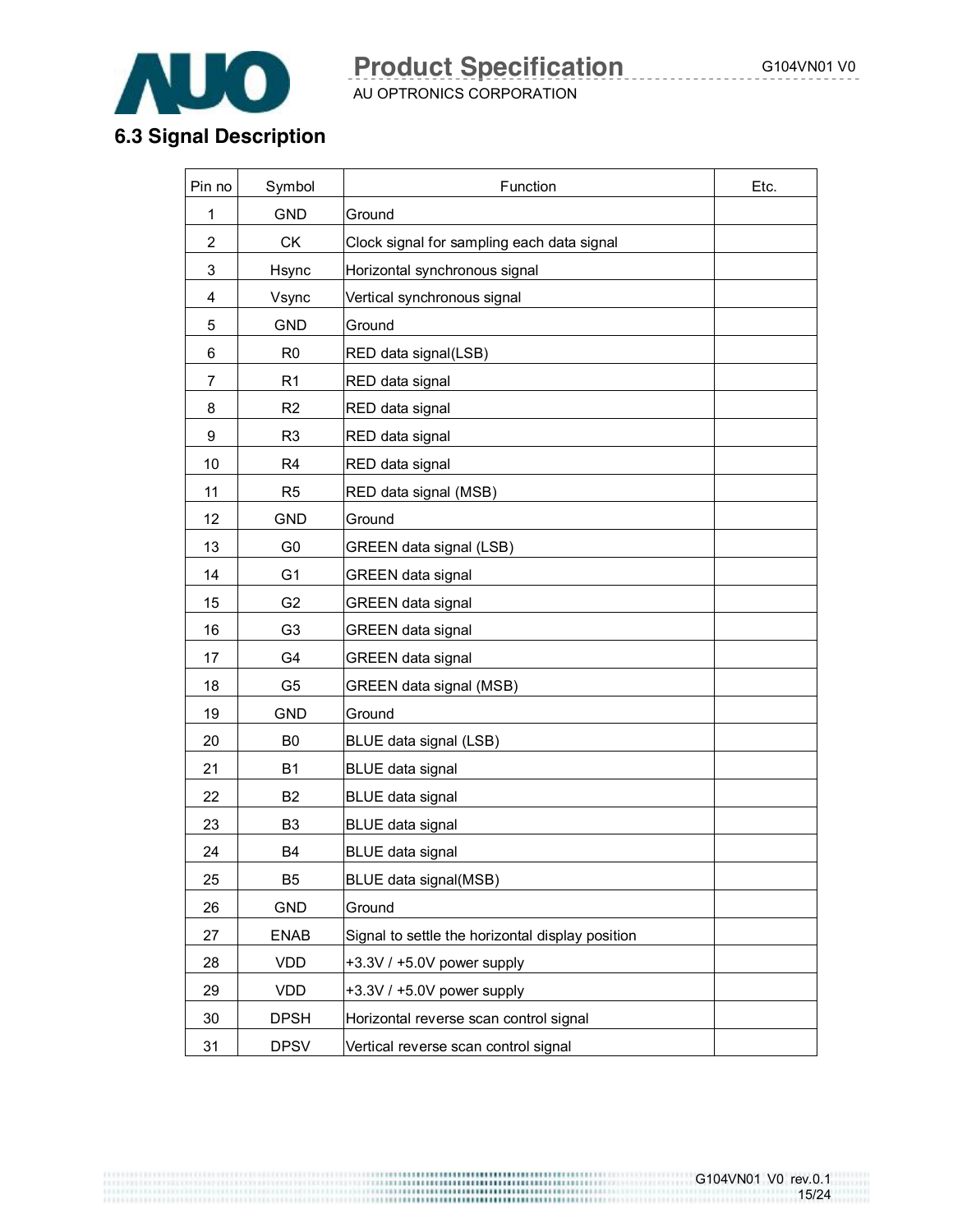16/24



## AU OPTRONICS CORPORATION **Product Specification G104VN01 V0**

|                     | Colors &   | Data signal              |    |              |          |    |                |    |          |    |          |    |    |    |              |    |    |          |           |       |
|---------------------|------------|--------------------------|----|--------------|----------|----|----------------|----|----------|----|----------|----|----|----|--------------|----|----|----------|-----------|-------|
|                     | Gray scale | Gray Scale               | R0 | R1           | R2       | R3 | R <sub>4</sub> | R5 | G0       | G1 | G2       | G3 | G4 | G5 | B0           | B1 | Β2 | B3       | <b>B4</b> | Β5    |
|                     | Black      |                          | 0  | 0            | 0        | 0  | 0              | 0  | 0        | 0  | 0        | 0  | 0  | 0  | $\bf{0}$     | 0  | 0  | $\bf{0}$ | 0         | 0     |
|                     | Blue       |                          | 0  | 0            | 0        | o  | 0              | 0  | 0        | 0  | 0        | 0  | 0  | 0  | 1            | 1  | 1  | 1        | 1         | 1     |
|                     | Green      |                          | 0  | 0            | 0        | 0  | 0              | 0  | 1        | 1  | 1        | 1  | 1  | 1  | 0            | 0  | 0  | 0        | 0         | 0     |
|                     | Cyan       |                          | 0  | 0            | 0        | 0  | 0              | 0  | 1        | 1  | 1        | 1  | 1  | 1  | 1            | 1  | 1  | 1        | 1         | 1     |
| <b>Basic Color</b>  | Red        |                          | 1  | 1            | 1        | 1  | 1              | 1  | 0        | 0  | 0        | 0  | 0  | 0  | 0            | 0  | 0  | 0        | 0         | 0     |
|                     | Magenta    | $\overline{\phantom{0}}$ | 1  | 1            | 1        | 1  | 1              | 1  | 0        | 0  | 0        | 0  | 0  | 0  | 1            | 1  | 1  | $\!1$    | 1         | $\!1$ |
|                     | Yellow     |                          | 1  | 1            | 1        | 1  | 1              | 1  | 1        | 1  | 1        | 1  | 1  | 1  | 0            | 0  | 0  | 0        | 0         | 0     |
|                     | White      |                          | 1  | $\mathbf{1}$ | 1        | 1  | 1              | 1  | 1        | 1  | 1        | 1  | 1  | 1  | 1            | 1  | 1  | 1        | 1         | 1     |
|                     | Black      | GS0                      | 0  | 0            | 0        | 0  | 0              | 0  | 0        | 0  | 0        | 0  | 0  | 0  | 0            | 0  | 0  | 0        | 0         | 0     |
|                     | û          | GS1                      | 1  | 0            | 0        | 0  | 0              | 0  | 0        | 0  | 0        | 0  | 0  | 0  | 0            | 0  | 0  | 0        | 0         | 0     |
|                     | Darker     | GS <sub>2</sub>          | 0  | 1            | 0        | 0  | 0              | 0  | 0        | 0  | 0        | 0  | 0  | 0  | 0            | 0  | 0  | 0        | 0         | 0     |
| Gray Scale of Red   | û          | ↓                        |    |              | ↓        |    |                |    |          |    |          | ↵  |    |    |              |    |    | ↓        |           |       |
|                     | €          | ↓                        |    |              | ↓        |    |                |    |          |    |          | ↓  |    |    |              |    |    | ↓        |           |       |
|                     | Brighter   | GS61                     | 1  | 0            | 1        | 1  | 1              | 1  | 0        | 0  | 0        | 0  | 0  | 0  | 0            | 0  | 0  | 0        | 0         | 0     |
|                     | €          | GS62                     | 0  | 1            | 1        | 1  | 1              | 1  | 0        | 0  | 0        | 0  | 0  | 0  | 0            | 0  | 0  | 0        | 0         | 0     |
|                     | Red        | GS 63                    | 1  | 1            | 1        | 1  | 1              | 1  | 0        | 0  | 0        | 0  | 0  | 0  | 0            | 0  | 0  | 0        | 0         | 0     |
|                     | Black      | GS0                      | 0  | 0            | 0        | 0  | 0              | 0  | 0        | 0  | 0        | 0  | 0  | 0  | 0            | 0  | 0  | 0        | 0         | 0     |
|                     | ⇧          | GS1                      | 0  | 0            | 0        | 0  | 0              | 0  | 1        | 0  | 0        | 0  | 0  | 0  | 0            | 0  | 0  | 0        | 0         | 0     |
| Gray Scale of Green | Darker     | GS <sub>2</sub>          | 0  | 0            | 0        | 0  | 0              | 0  | 0        | 1  | 0        | 0  | 0  | 0  | 0            | 0  | 0  | $\bf{0}$ | 0         | 0     |
|                     | û          | ↓                        |    |              | ↵        |    |                |    |          |    |          | ↵  |    |    |              |    |    | ↵        |           |       |
|                     | Û          | ↓                        |    |              | ↓        |    |                |    |          |    |          | ↓  |    |    |              |    |    | ↓        |           |       |
|                     | Brighter   | GS61                     | 0  | 0            | 0        | o  | 0              | 0  | 1        | 0  | 1        | 1  | 1  | 1  | 0            | 0  | 0  | 0        | 0         | 0     |
|                     | €          | GS62                     | 0  | 0            | 0        | 0  | 0              | 0  | 0        | 1  | 1        | 1  | 1  | 1  | 0            | 0  | 0  | 0        | 0         | 0     |
|                     | Green      | GS63                     | 0  | 0            | 0        | 0  | 0              | 0  | 1        | 1  | 1        | 1  | 1  | 1  | 0            | 0  | 0  | 0        | 0         | 0     |
|                     | Black      | GS0                      | 0  | 0            | 0        | 0  | 0              | 0  | 0        | 0  | 0        | 0  | 0  | 0  | 0            | 0  | 0  | 0        | 0         | 0     |
|                     | û          | GS1                      | 0  | 0            | 0        | 0  | 0              | 0  | $\bf{0}$ | 0  | 0        | 0  | 0  | 0  | 1            | 0  | 0  | $\bf{0}$ | 0         | 0     |
|                     | Darker     | GS <sub>2</sub>          | 0  | 0            | $\bf{0}$ | 0  | 0              | 0  | 0        | 0  | $\bf{0}$ | 0  | 0  | 0  | 0            | 1  | 0  | $\bf{0}$ | 0         | 0     |
| Gray Scale of Blue  | û          | ↓                        | ↵  |              |          |    | ↵              |    |          | ↵  |          |    |    |    |              |    |    |          |           |       |
|                     | a          | ↓                        |    |              | ↵        |    |                |    |          |    |          | ↓  |    |    |              |    |    | ↓        |           |       |
|                     | Brighter   | GS61                     | 0  | 0            | 0        | 0  | 0              | 0  | 0        | 0  | 0        | 0  | 0  | 0  | $\mathbf{1}$ | 0  | 1  | 1        | 1         | 1     |
|                     | o          | GS62                     | 0  | 0            | 0        | 0  | 0              | 0  | 0        | 0  | 0        | 0  | 0  | 0  | 0            | 1  | 1  | 1        | 1         | 1     |
|                     | Blue       | GS63                     | 0  | 0            | $\bf{0}$ | 0  | 0              | 0  | 0        | 0  | 0        | 0  | 0  | 0  | 1            | 1  | 1  | 1        | 1         | 1     |

0 :Low level voltage, 1 : High level voltage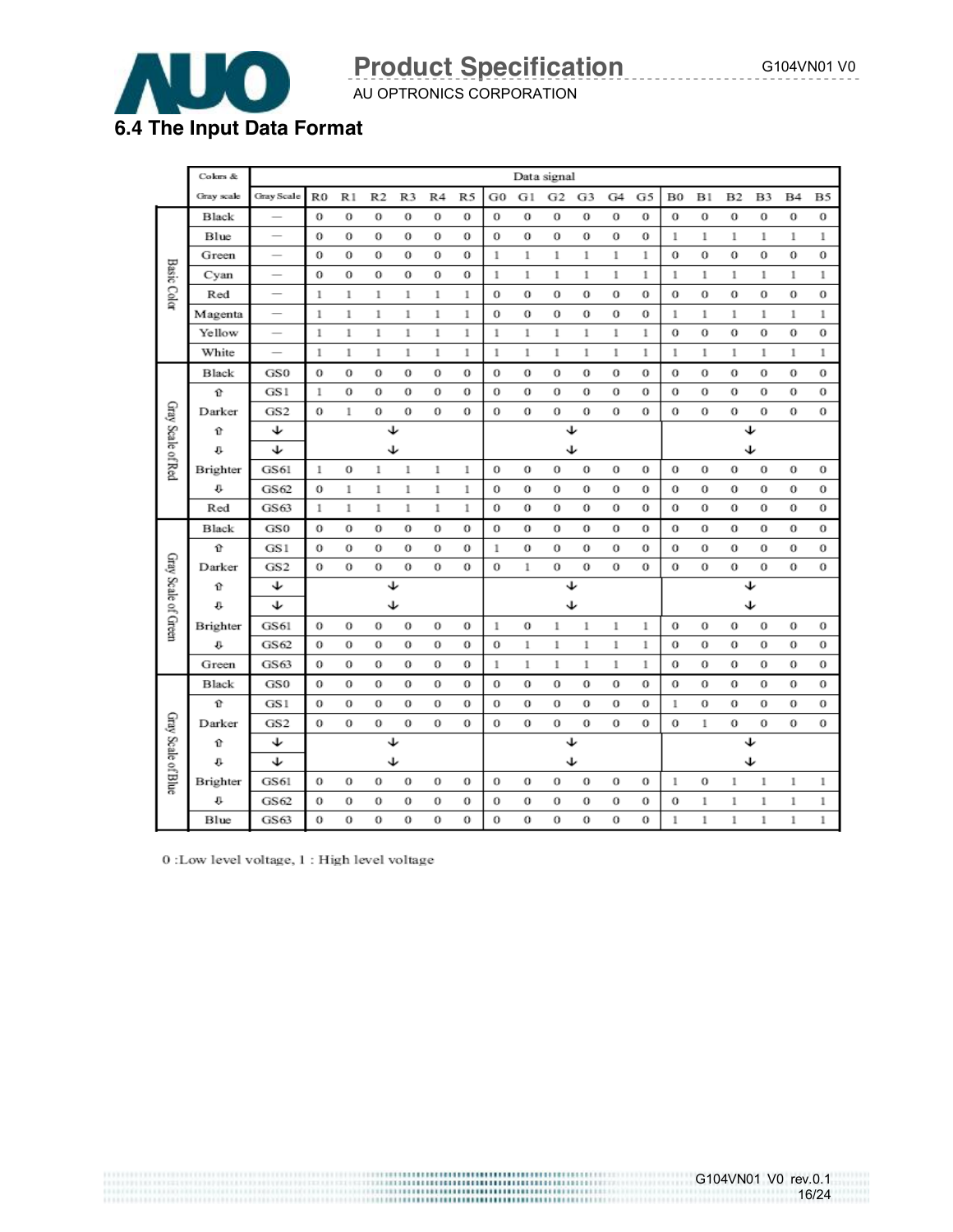

#### **6.5 Interface Timing**

#### **6.5.1 Timing Characteristics**

| <b>Signal</b><br><b>Parameter</b>      |                                 |          | Symbol                     | Min. | Typ. | Max. | Unit               | <b>Remark</b> |
|----------------------------------------|---------------------------------|----------|----------------------------|------|------|------|--------------------|---------------|
| Clock Timing<br><b>Clock Frequency</b> |                                 |          | $1/\top_{\text{Clock}}$    | 20   | 25.2 | 40   | MHz                | Note1, Note2  |
|                                        |                                 | Period   | $\mathsf{T}_\mathsf{V}$    | 520  | 525  | 622  |                    |               |
| Vsync Timing                           | <b>Vertical Section</b>         | Active   | $\mathsf{T}_{\mathsf{VD}}$ | 480  | 480  | 480  | $T_{Line}$         | Note1, Note2  |
|                                        |                                 | Blanking | $\mathsf{T}_{\mathsf{VB}}$ | 40   | 45   | 142  |                    |               |
|                                        |                                 | Period   | Tн                         | 770  | 800  | 1070 |                    |               |
|                                        | Hsync Timing Horizontal Section | Active   | Тнр                        | 640  | 640  | 640  | $T_{\text{Clock}}$ | Note1, Note2  |
|                                        |                                 | Blanking | Т <sub>нв</sub>            | 130  | 160  | 430  |                    |               |

Note 1: Frame rate is 60 Hz

Note 2: DE mode

#### **6.5.2 Input Timing Diagram**

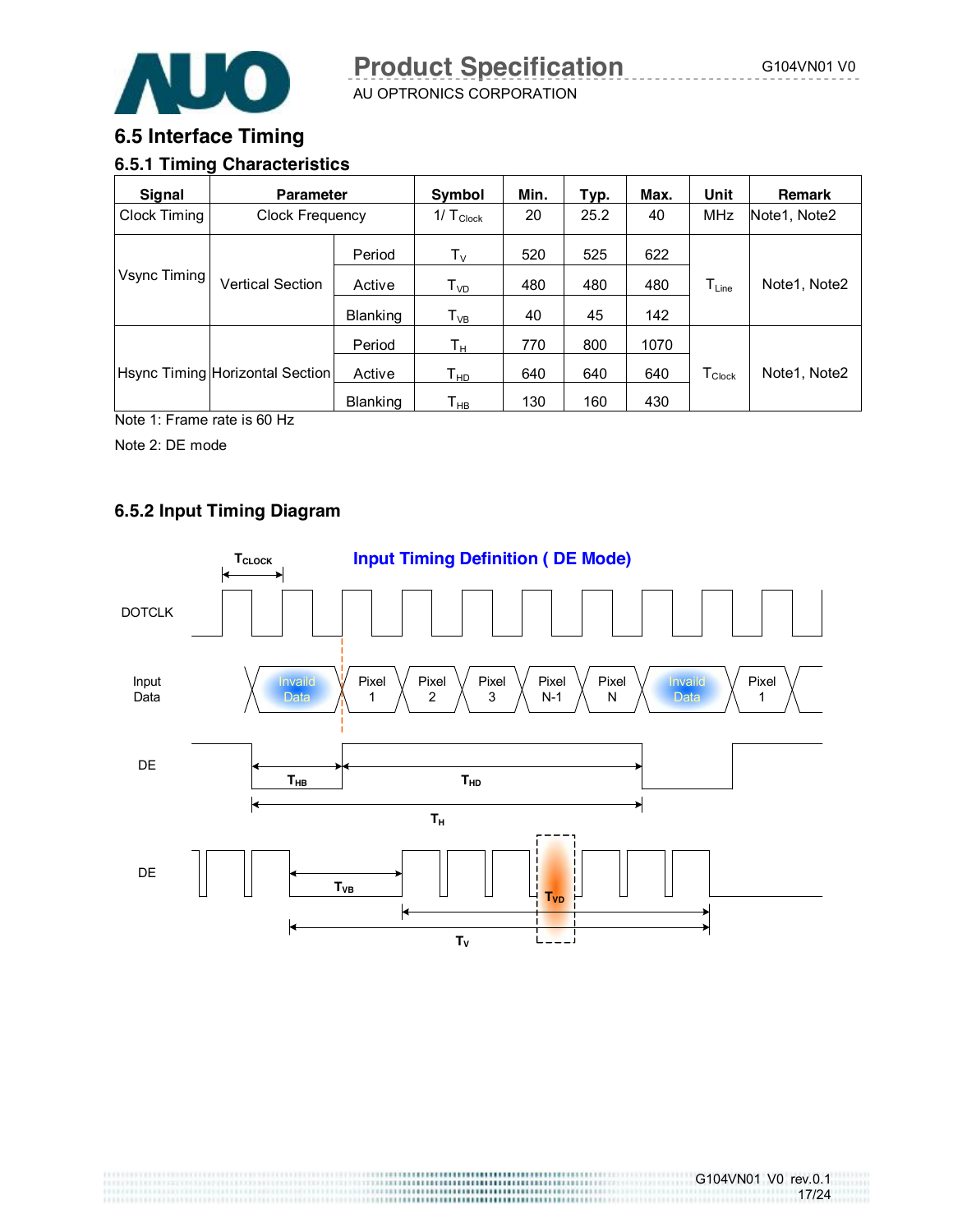18/24



## **Product Specification G104VN01 V0**

AU OPTRONICS CORPORATION

## **6.6 Power ON/OFF Sequence**

VDD power and lamp on/off sequence is as below. Interface signals are also shown in the chart. Signals from any system shall be Hi-Z state or low level when VDD is off.



#### **Power ON/OFF sequence timing**

| <b>Parameter</b> | Min. | Typ. | Max. | <b>Units</b> |  |
|------------------|------|------|------|--------------|--|
| <b>T1</b>        | 0.5  |      | 10   | ms           |  |
| T <sub>2</sub>   | 0    |      | 50   | ms           |  |
| T <sub>3</sub>   | 180  | -    | -    | ms           |  |
| T4               | 180  |      |      | ms           |  |
| T <sub>5</sub>   | 0    |      | 50   | ms           |  |
| T <sub>6</sub>   | 0    |      | 10   | ms           |  |
| Τ7               | 500  |      |      | ms           |  |

The above on/off sequence should be applied to avoid abnormal function in the display. Please make sure to turn off the power when you plug the cable into the input connector or pull the cable out of the connector.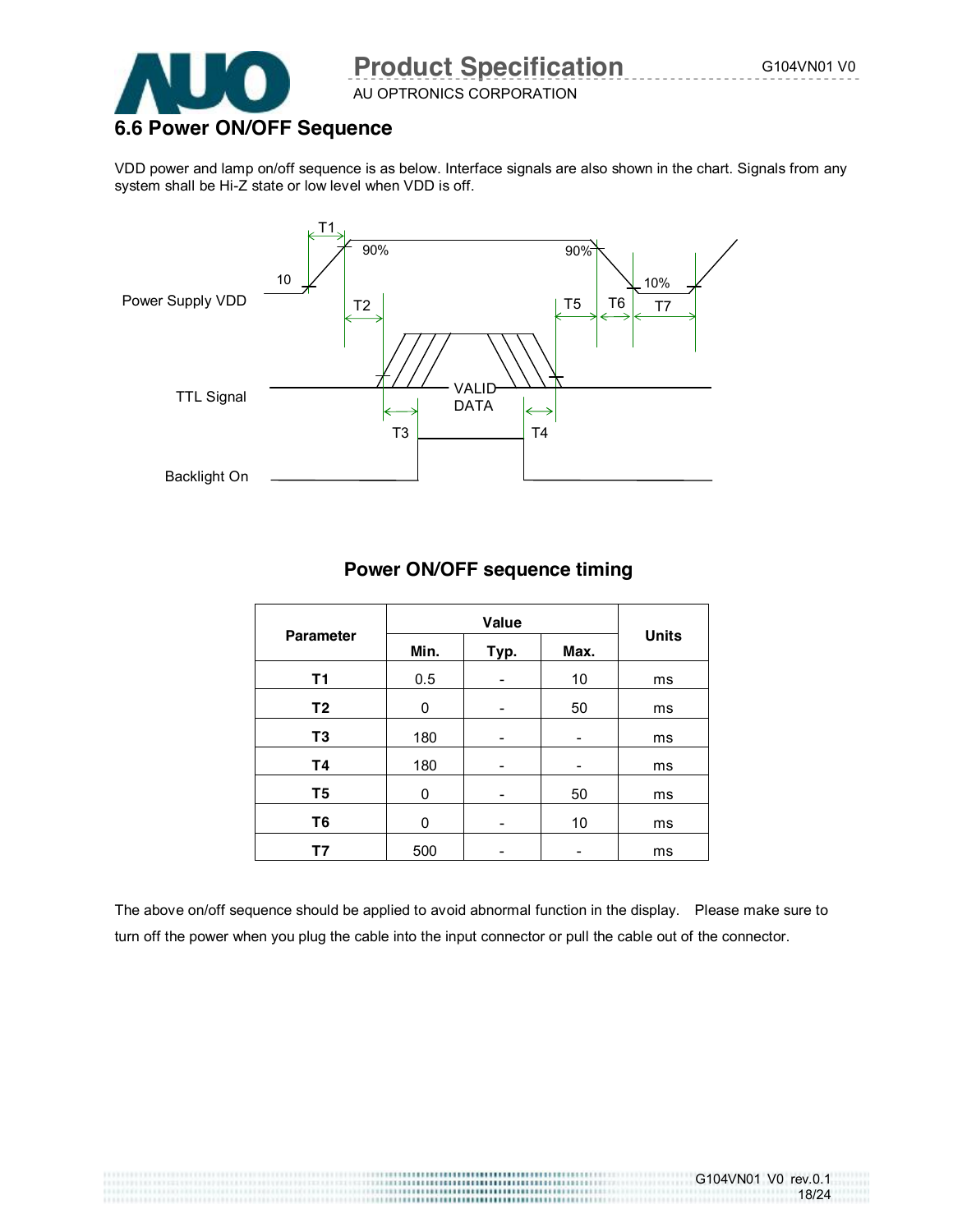



AU OPTRONICS CORPORATION

### **7. Connector & Pin Assignment**

Physical interface is described as for the connector on module. These connectors are capable of accommodating the following signals and will be following components.

## **7.1 TFT LCD Module: Input Connector**

| <b>Connector Name / Designation</b> | <b>Signal Connector</b>       |
|-------------------------------------|-------------------------------|
| Manufacturer                        | Hirose or compatible          |
| Connector Model Number              | HRS DF9B-31P-1V or compatible |
| Adaptable Plug                      | HRS DF9B-31S-1V or compatible |

#### **7.2 Backlight Unit: Lamp Connector**

| <b>Connector Name / Designation</b> | <b>Lamp Connector</b>    |
|-------------------------------------|--------------------------|
| Manufacturer                        | JST or compatible        |
| <b>Connector Model Number</b>       | BHS-03VS-1 or compatible |
| <b>Mating Model Number</b>          | B-BHS-1-TB or compatible |

## **7.3 Lamp Connector Pin Assignment**

CN2 connector (backlight): BHS-03VS-1

| Pin $#$ | Symbol | Cable color | <b>Signal Name</b>         |
|---------|--------|-------------|----------------------------|
|         |        | Pink        | CCFL power supply $(H.V.)$ |
|         | NC.    |             | No connection              |
|         |        | White       | CCFL power supply(GND)     |

| Pin $#$ | Symbol | Cable color  | <b>Signal Name</b>         |
|---------|--------|--------------|----------------------------|
|         |        | <b>Blue</b>  | CCFL power supply $(H.V.)$ |
|         | NC.    |              | No connection              |
|         |        | <b>Black</b> | CCFL power supply(GND)     |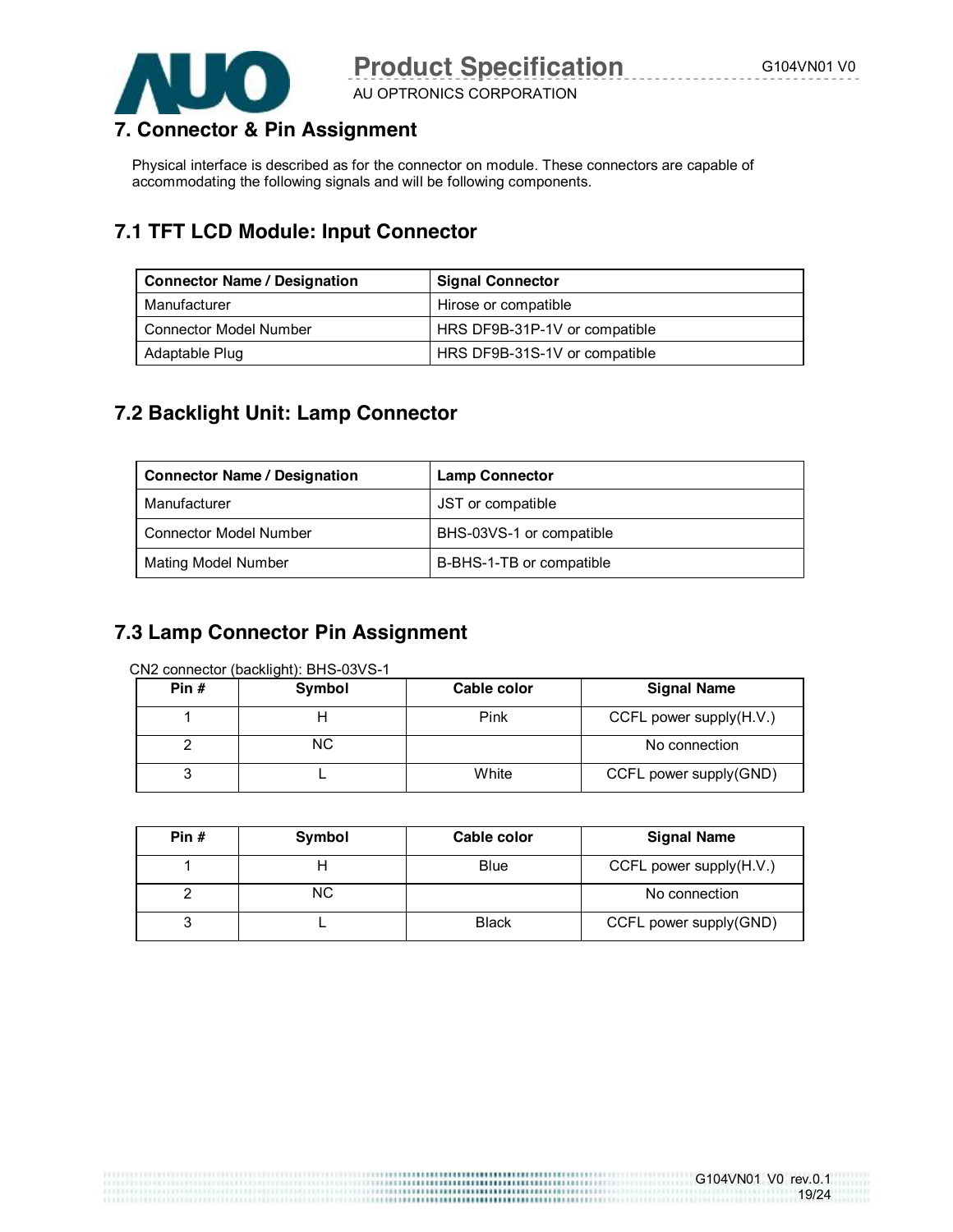

AU OPTRONICS CORPORATION

G104VN01 V0 rev.0.1

20/24

### **8. Reliability Test Criteria**

| <b>Items</b><br><b>Required Condition</b>                                                |                                                                    | <b>Note</b> |
|------------------------------------------------------------------------------------------|--------------------------------------------------------------------|-------------|
| Temperature<br><b>Humidity Bias</b>                                                      | 40°C/90%,300Hr                                                     |             |
| <b>High Temperature</b><br>Operation                                                     | 80°C,300 hours (center point of panel surface)                     |             |
| Low Temperature<br>Operation                                                             | $-30^{\circ}$ C,300 hours                                          |             |
| Hot Storage                                                                              | 80 °C, 300 hours                                                   |             |
| Cold Storage                                                                             | -30 °C,300 hours                                                   |             |
| <b>Thermal Shock</b><br>Test                                                             | -30 °C /30 min ,80 °C /30 min ,100 cycles, 40 °C minimun ramp rate |             |
| <b>Hot Start Test</b>                                                                    | 80 °C /1 Hr min. power on/off per 5 minutes, 5 times               |             |
| Cold Start Test                                                                          | -30 °C /1 Hr min. power on/off per 5 minutes, 5 times              |             |
| <b>Shock Test</b><br>(Non-Operating)                                                     | 50G, 20ms, Half-sine wave, (+-X, +-Y, +-Z)                         |             |
| <b>Vibration Test</b><br>(Non-Operating)                                                 | 1.5G, 10~200~10Hz, Sine wave<br>30mins/axis, 3 direction (X, Y, Z) |             |
| On/off test                                                                              | On/10 sec, Off/10 sec, 30,000 cycles                               |             |
| Contact: $\pm$ 8KV/ operation, Class B<br><b>ESD</b><br>Air: ± 15KV / operation, Class B |                                                                    | Note 1      |
| EMI                                                                                      | 30-230 MHz, limit 40 dBu V/m, 230-1000 MHz, limit 47 dBu V/m       |             |

Note1: According to EN61000-4-2 , ESD class B: Some performance degradation allowed. No data lost

. Self-recoverable. No hardware failures.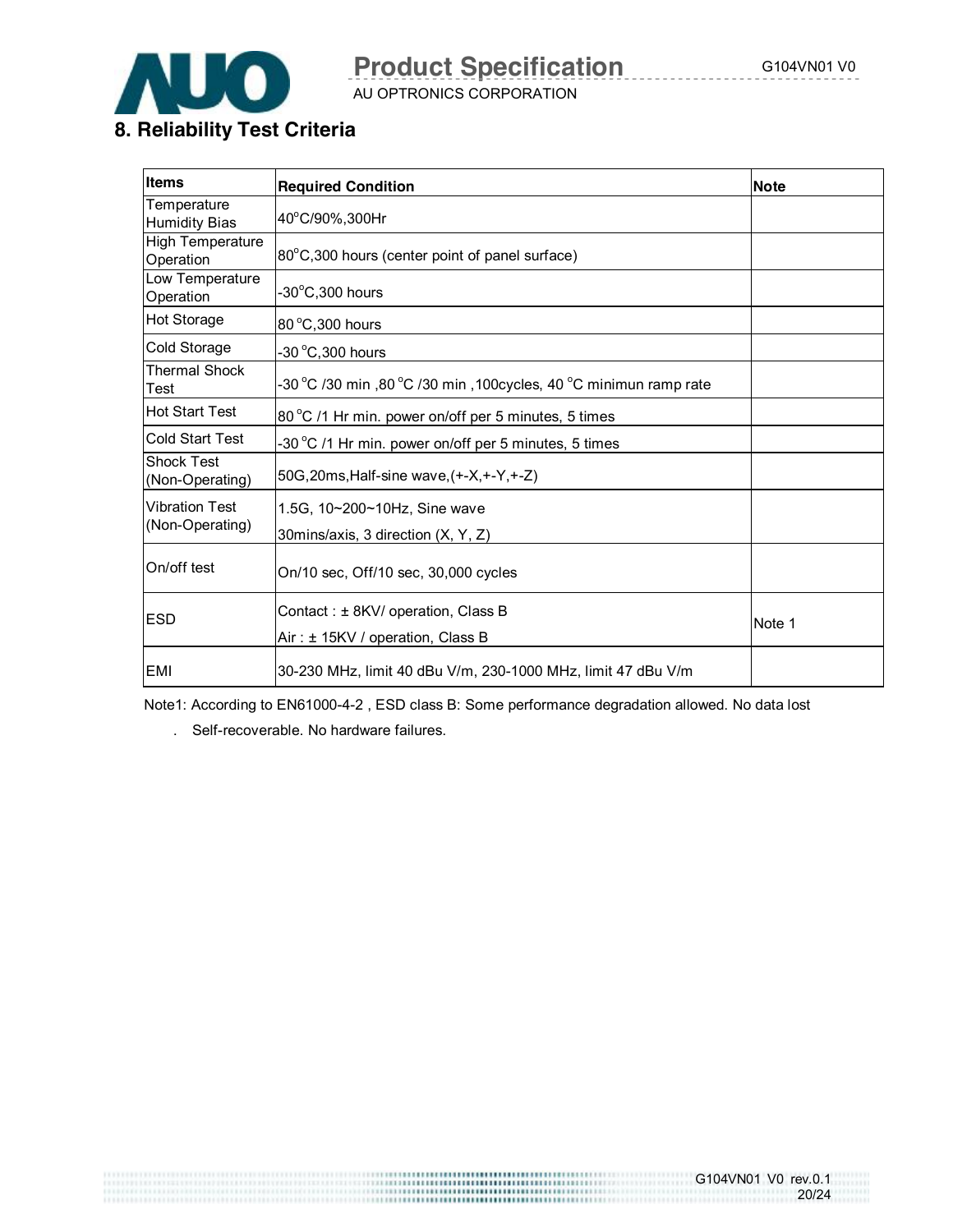

## AU OPTRONICS CORPORATION **Product Specification** G104VN01 V0

### **9. Mechanical Characteristics**

## **9.1 LCM Outline Dimension (Front View)**



G104VN01 V0 rev.0.1 21/24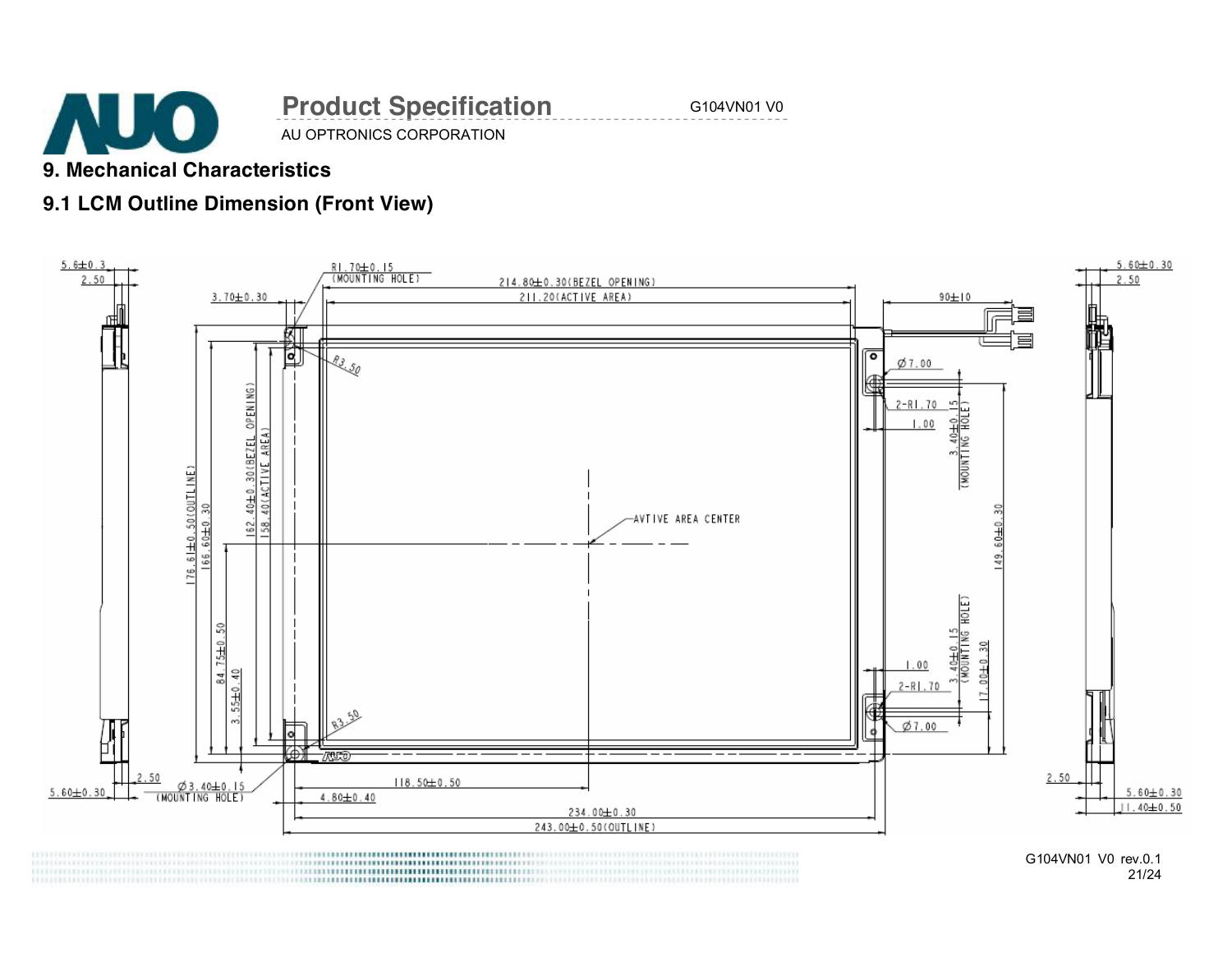

G104VN01 V0 rev.0.1 22/24

(NOI)

 $\frac{5}{2}$ 

CONNECTOR

起入

1.00±0.50

NOTE : NUMERIAL THE INTERFACE CONNECTOR IS B-BHS-I-TB.<br>2. CN2: THE LAMP CONNECTOR IS JST BHR-03VS-I.<br>3.TOLERANCE IS ±0.5mm IF NOT SPECIFIED.

| <b>I ELECTRODE</b> | <b>REMARK</b> |
|--------------------|---------------|
| HIGH VOLTAGE       | PINK<br>BLUE  |
| <b>DUMMY</b>       |               |
| VOLTAGE            | WHITE,        |

1990 - La composició de la composició de la composició de la composició de la composició de la composició de l<br>De la composició de la composició de la composició de la composició de la composició de la composició de la co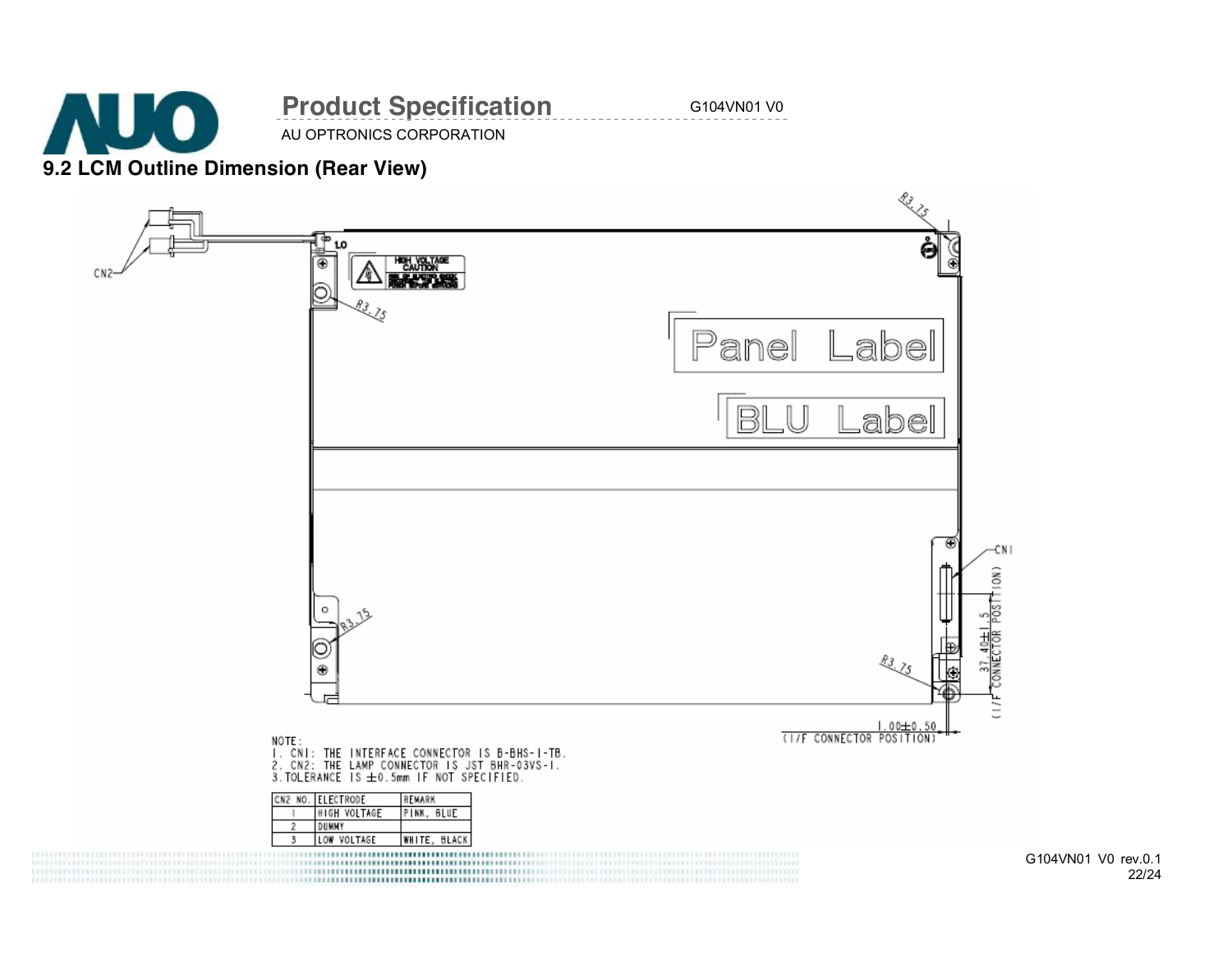

AU OPTRONICS CORPORATION

## **10. Label and Packaging**

#### **10.1 Shipping Label** (on the rear side of TFT-LCD display)



#### **10.2 Carton Label**